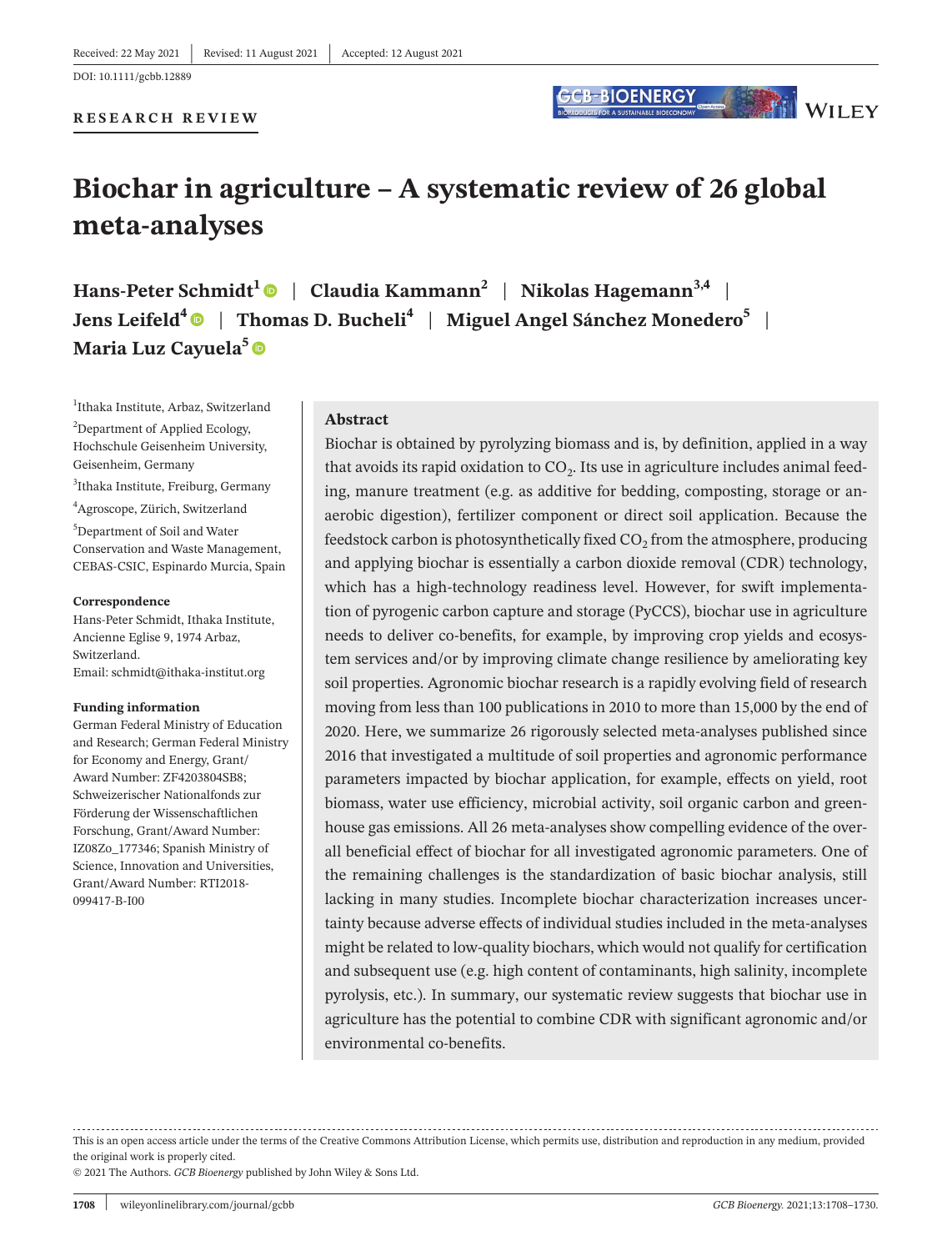#### **KEYWORDS**

anthropogenic dark earth (ADE), biochar-based fertilization, climate change adaptation, greenhouse gas emissions, negative emission technology (NET), pyrogenic carbon capture and storage (PyCCS), soil organic carbon

## **1** | **INTRODUCTION**

The agricultural use of biochar as the result of deliberate wood pyrolysis or as a by-product of cooking, has a history of more than 150 years in the Western World (Allen, 1846; Hagemann et al., 2018; Liebig, 1878) or much longer, if its use in animal husbandry is considered (Cato, 1935). Several ancient civilizations have even much older traditions (Frausin et al., 2014; Kern et al., 2019) where the generation of more fertile soils by adding biochar (i.e. charcoal) mixed with other amendments was practiced, for example, in sub-Saharan Africa (Solomon et al., 2016). However, these anthropogenic dark earths (ADEs) were only recognized by scientists over the past 15 years. Their discovery was triggered by biogeochemical research on ADE in Brazil ('Terra Preta do Indio' (Glaser, 2007)), based on the ground-breaking works of Wim Sombroek (Sombroek, 1966). The recognition of such biochar enriched soils concurred with a growing awareness of global warming and the necessity of carbon dioxide removal (CDR), that is, the creation of carbon sinks (C-sink). The term 'biochar' was initially defined as 'charred organic matter [that] is applied to soil in a deliberate manner, with the intent to improve soil properties' (Lehmann & Joseph, 2009). Lately, an extension of the definition of biochar has been discussed, including beneficial material use (e.g. in building or composite materials) that goes beyond soil use but provides equally C-sinks (Bartoli et al., 2020; EBC, 2020; Schmidt, Anca-Couce, et al., 2019).

In the early years of biochar research, very high relative amounts of biochar were applied both in field and pot trials. These were often >10 tons per hectare up to 100 tons (Biederman & Harpole, 2013; Jeffery et al., 2011, 2014; Kammann et al., 2012). The large quantities were mainly due to the fact that Brazilian ADE contain often more than 100 t  $ha^{-1}$  biochar-carbon (Glaser, 2007). These C-rich fertile ADE, surrounded by highly weathered soils of low fertility, served as the initial inspiration for early biochar experiments (e.g. Steiner et al., 2008) in the tropics. As biochar research intensified and spread into temperate latitudes, biochar-carbon was discovered in similar dark earth soils as the result of human activity in Northern Germany, Australia and Sub-Saharan Africa (Downie et al., 2011; Solomon et al., 2016; Wiedner & Glaser, 2015; Wiedner et al., 2015). However, it has never been credibly shown that these large amounts of biochar were applied to soils in a single application. The current assumption is that the high biochar-carbon concentrations in Amazonian ADE soils built up over several centuries by repeated application and as part of a recycling system of organic wastes (Glaser & Birk, 2012; Kern et al., 2019). The addition of biochar to organic waste probably minimized nutrient losses, increased biological activity and prevented putrefaction of the organic residues and thus reduced bad odours (Bezerra et al., 2019; Frausin et al., 2014). After incorporation into the soil, those mixes of organic wastes and biochar render the molecular and physical structure of the soil more complex, which apparently lead to the build-up of soil organic carbon (SOC) (Blanco-Canqui et al., 2020; Kammann et al., 2016; Kern et al., 2019; Lehmann et al., 2020). In this context, it is important to note that the dark to black colour of the ADE soil profiles was not derived from the biochar per se but from the substantial accumulation of SOC above that of surrounding weathered, SOC-poor soils (Glaser et al., 2001; Kern et al., 2019; Solomon et al., 2016).

Despite widespread consensus that biochar was always applied with non-pyrogenic organic matter in the traditional models, scientific biochar trials were mostly undertaken with production-fresh, mostly untreated biochar. To avoid experiments with too many varying factors that are hard to normalize, biochar was applied without prior blending with organic and/or mineral nutrients, mixing with biomass and/or inoculating it with an active microbial community. Latest publications and data indicate that biochar is more efficient as an enhancing matrix for fertilizers and microbially active substrates than a pure, mono-constituent amendment (Godlewska et al., 2017; Liang et al., 2021; Sanchez-Monedero et al., 2018; Schmidt et al., 2017a,2017b; Ye et al., 2020) confirming some of the earliest biochar experiments especially from Eastern Asia where organic enhancement and microbial inoculation were already included (Ogawa & Okimori, 2010). However, even if the vast majority of biochar metaanalyses is based on publications that used large amounts of pure, production fresh biochar, compiling the available knowledge condensed in these meta-analyses may help to improve our mechanistic understanding and optimize the application of biochar in agriculture. Here, we address the following key questions: What agronomic and environmental effects may be expected when using a given biochar? Can there be harm when using biochar and if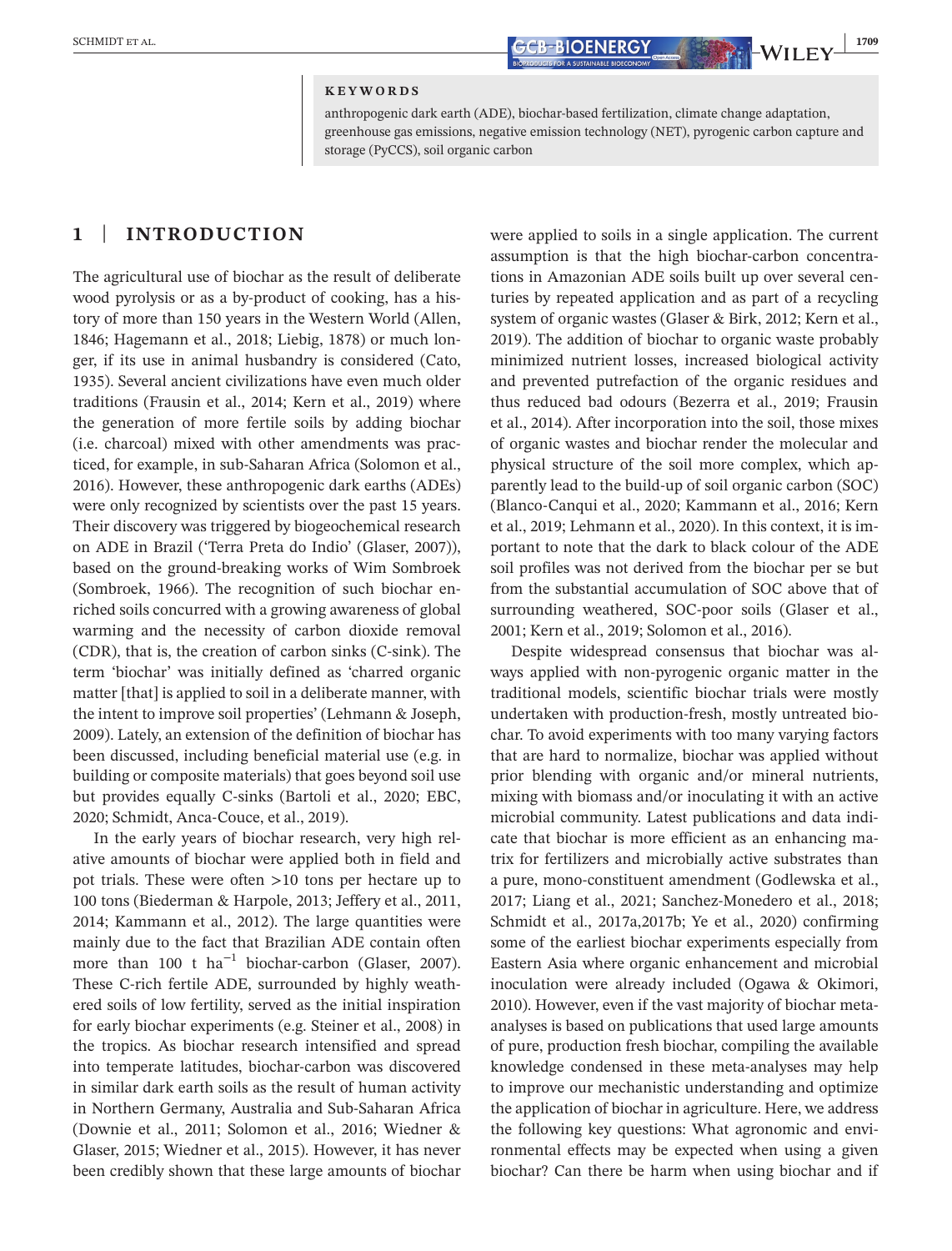**1710 WILEY-CCB-BIOENERGY AND AND AND AND ALL SCHMIDT ET AL.** 

so, how could it be avoided? What settings have the most beneficial effects without negative side effects? The aim of this review is to assist in developing a road map for future beneficial CDR strategies involving biochar use in agriculture, and to shape its future use scenarios to tackle specific agricultural problems.

With more than 17,000 scientific publications on the topic of biochar (Web of Science, April 2021) and the majority of these papers on its agricultural use, a large number of meta-studies (45 in total, see Figure 1) have now been conducted on various topics, from crop yields and root growth, to nutrient dynamics, SOC priming effects, soil biological activity and greenhouse gas (GHG) emissions from soils. Very different biochars, soils and climates around the world are covered.

The present systematic review summarizes the results of 26 meta-analyses published between 2016 and 2020 and meeting pre-defined quality standards. They allow a fair assessment of the overall agronomic effects that can be expected when biochar is used in different agricultural systems and in different regions, which possible side effects must be considered, and to what extent the application may promise environmental and economic benefits.

## **2** | **RESEARCH METHODS**

#### **2.1** | **Search strategy**

We selected biochar-related meta-analyses that were published between 2016 and 2020 but included also several earlier published meta-studies for the overall discussion where necessary. The main reason for focusing on meta-studies published after 2016 is that the newer metaanalyses were able to include a considerably larger number of studies and they often built up on databases from older meta-analyses, which are, thus, indirectly considered in the newest meta-analyses.

We searched the following electronic databases: Scopus and ISI Web of Science Core Collection. To identify the relevant publications, we used the following search terms: 'biochar' AND 'meta-analysis' in 'Article Title, Abstract or Keywords'. We did not include the terms charcoal, pyrogenic carbon, PyC, activated carbon or carbon black, which are different names for essentially the same pyrogenic material as biochar but are generally not used when the pyrolyzed biomass is applied for agricultural purposes. The references cited in, and citing the reviewed studies, were also scanned separately for relevant publications.



**FIGURE 1** Selection path for metaanalyses included in the systematic review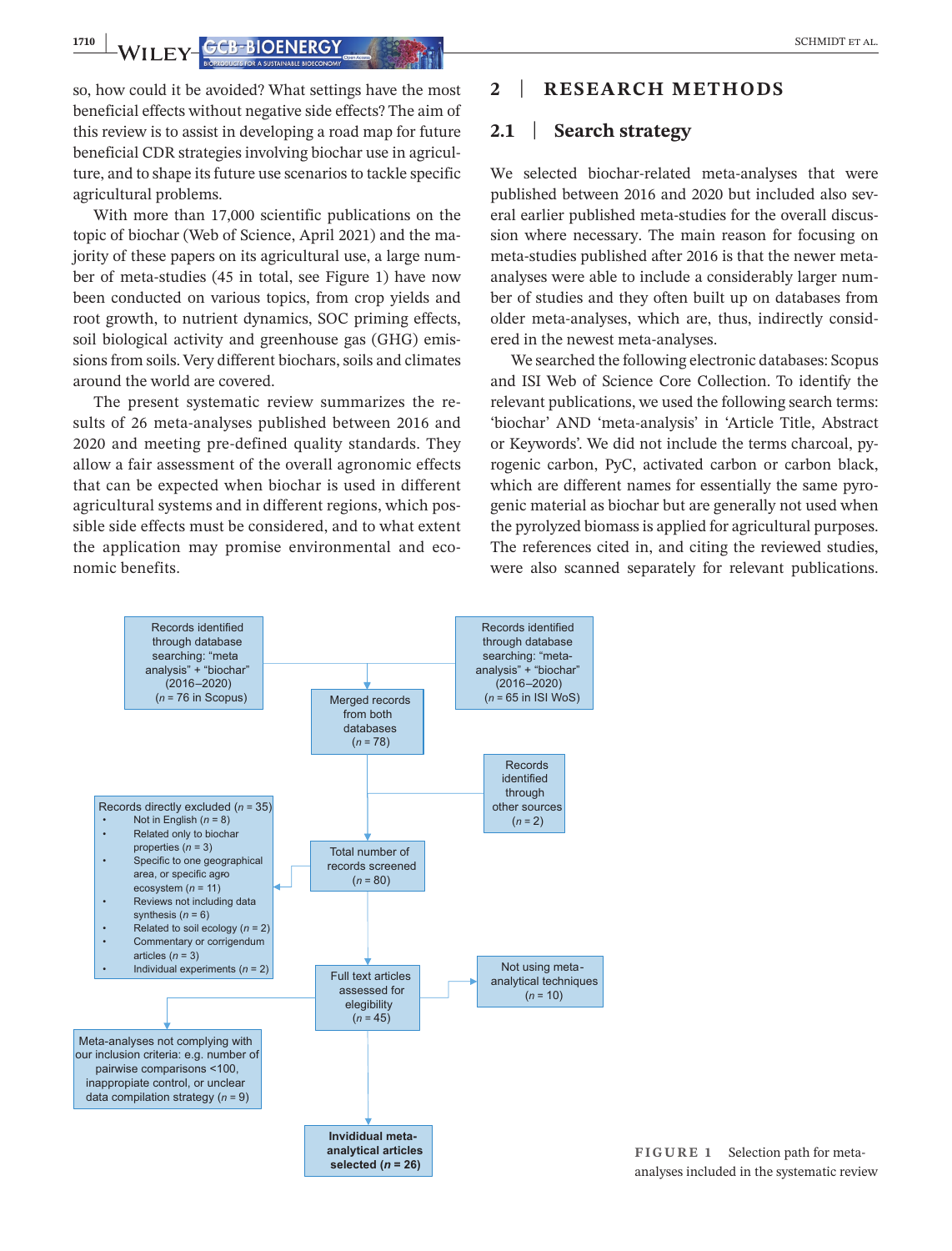This search strategy resulted in 76 publications in Scopus and 65 in ISI Web of Science (Figure 1). When merged, the results of both databases yielded 78 articles. Two additional articles were found by manual search (He et al., 2020 and Pockarel et al., 2020).

# **2.2** | **Selection of studies**

We assessed the titles and abstracts of all retrieved references of relevance to the objective of this review. We excluded studies that (a) were not in English, (b) evaluated only biochar properties, (c) focused on one geographical area or specific agro-ecosystem like paddy rice that are not representative for general agriculture, (d) related to very specific aspects of soil ecology, (e) when reviews did not include data analysis and (f) commentary, corrigendum articles or individual experiments (Figure 1). We included all studies that investigated agronomically relevant effects of biochar soil application and found 45 meta-studies that fulfilled these requirements. From those, we excluded 10 studies that did not use proper meta-analytical tools (Gurevitch et al., 2018) but carried out other statistical methods instead (e.g. paired *t*-tests, analysis of co-variance). Finally, we set up the following quality criteria: (a) a minimum of 100 pairwise comparisons (biochar/control) for the selected parameter; (b) exclusion of studies that used time-series data as independent and (c) in the case of GHG emissions, we excluded studies that did not clearly specify what type of data (cumulative, average or daily fluxes) were collected because this is a critical aspect that can bias the results. Eventually, a total of 26 independent publications, summarizing more than 30 parameters were selected. However, it cannot be excluded that original data points were used by several meta-analyses dedicated to the same parameters (e.g. GHG-emissions). Most publications presented more than one meta-analysis (Table 1). Each of the selected metaanalyses were grouped under 11 topical parameters and are discussed individually in the following sections. Reported results were only discussed as significant when the 95% confidence intervals of effect sizes did not overlap with zero. Several studies that did not meet the above requirements were discussed in the respective sections if they provided complementary data and interpretation to shed light on the underlining mechanisms; however, they were not included in Table 1 and Figures S2a,b.

# 2.3 **|** General assessment of the quality of selected meta-analyses**.**

The implementation of meta-analyses in agricultural sciences is very recent compared with medical or social sciences. Its generalized use, however, is rapidly growing, which can be very useful if they are conducted to a high standard (Philibert et al., 2012).

All meta-studies included in Table 1 and Figure 2 used meta-analytical techniques, that is, they extracted data from individual studies in the form of effect sizes, which were entered into a statistical model with the goal of assessing overall effects and heterogeneity in outcomes (Gurevitch et al., 2018). They also evaluated heterogeneity with random-effects models as generally recommended in agronomic studies (Philibert et al., 2012). The vast majority of studies included the program (and specific packages) they used for the statistical analyses, the weighing methodology and the terms used in the bibliographic search. However, there were other quality measures that were not consistently followed by all studies: (a) the inclusion of detailed quality criteria for the selection of the studies, (b) data harmonization, (c) data availability, (d) analysis of publication bias, (e) consideration of non-independent data and (f) the inclusion of sensitivity analyses. In the following, we further detail the proportion of the selected studies that did or did not follow these quality measures:

- 1. About 60% of meta-analyses included detailed quality criteria for the study selection. These quality criteria could be for instance that the studies they have include should have a minimum of replicates per treatment, a randomized experimental design, the use of a specific technique for measurements, etc. The inclusion of quality criteria for primary studies in systematic reviews is essential to avoid the effect known as 'garbage-in-garbage-out'. The effect of the differences in inclusion criteria on the results of meta-analyses have been widely discussed in other disciplines (Whittaker, 2010).
- 2. Equally important, only 56% of the studies gave details about data harmonization (e.g. Gao et al., 2019; Jeffery et al., 2017; Verhoeven et al., 2017; Xiang et al., 2017; Ye et al., 2020). This is very relevant because studies might report relevant data with different units, or measured with different methods. A clear example is the biochar application rate, which many studies provide in % of volume or weight, whereas others as kg per ha or even kg of C per ha. It is highly recommended in such cases to show how data have been harmonized in the common data set that was finally analysed.
- 3. Although most meta-analyses provided the list of primary studies included for the meta-analysis, only 40% of selected studies made their full data sets available (Borchard et al., 2019; Gao et al., 2019; He et al., 2020; Jeffery et al., 2017; Ji et al., 2018; Peng et al., 2018; Verhoeven et al., 2017; Zhang et al., 2018, 2019). This is a moderately high percentage compared, for instance,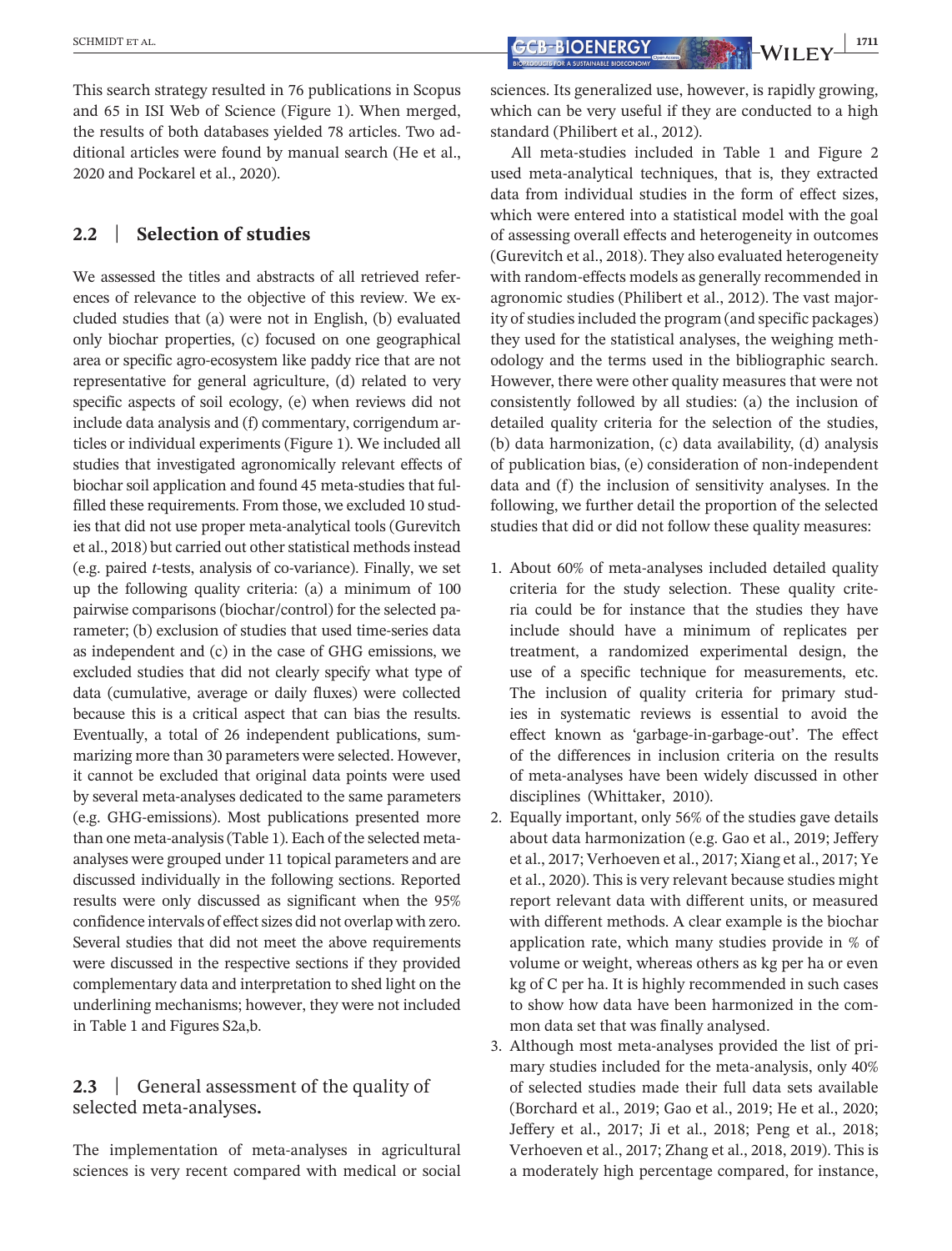**1712 ALLER CONSTRUCT ALL CONFIDENT CONSTRUCT CONSTRUCT ALL** CONTINUES ALL CONTINUES ALL CONTINUES ALL CONTINUES ALL CONTINUES ALL CONTINUES ALL CONTINUES ALL CONTINUES ALL CONTINUES ALL CONTINUES ALL CONTINUES ALL CON

**TABLE 1** Mean effect sizes (% change), 95% confidence intervals and number of direct pairwise comparisons in the 26 selected metaanalyses. Results represent grand means and, since all meta-analyses showed high heterogeneity, we recommend looking up the original studies for specific details. Three of the selected meta-analyses (marked with \*) did not use the response ratio as the effect size (Cong et al., 2018; Jeffery et al., 2016 and Li et al., 2020) and therefore their results cannot be represented as % change

|                                          | Main parameter                                            | <b>Mean effect</b><br>size $(\%$ | 95% CI         | # Comparisons<br>- (independent |                                                                                                            |
|------------------------------------------|-----------------------------------------------------------|----------------------------------|----------------|---------------------------------|------------------------------------------------------------------------------------------------------------|
| <b>Authors</b>                           | summarized                                                | change)                          | $(\pm)$        | studies)                        | <b>Comments</b>                                                                                            |
| Yield                                    |                                                           |                                  |                |                                 |                                                                                                            |
| Dai et al., 2020                         | Plant productivity                                        | 16                               | 1.3            | 1254 (153)                      | Including total biomass, grain yield,<br>aboveground biomass, root<br>biomass                              |
| Jeffery et al., 2017                     | Crop yield                                                | 13                               | 2              | 1125 (109)                      | 25% yield increase in tropical<br>agriculture / no yield effect in<br>temperate latitudes                  |
| Ye et al., 2020                          | Crop yield (biochar<br>+fertilizer)                       | 10                               | 4.6            | 232(52)                         | Biochar +fertilizer treatments<br>compared to fertilizer only                                              |
|                                          | Stimulation of root growth and photosynthetic performance |                                  |                |                                 |                                                                                                            |
| He et al., 2020                          | Photosinthetic rate                                       | 27                               | 5              | 322                             | The rate at which a plant captures<br>radiant energy and fixes it in<br>organic carbon compounds           |
| He et al., 2020                          | Stomatal conductance                                      | 20                               | 4              | 261                             |                                                                                                            |
| He et al., 2020                          | Transpiration rate                                        | 27                               | 5              | 214                             | Rate of evaporation of water via plant<br>leaves                                                           |
| He et al., 2020                          | Chlorophyll<br>concentration                              | 16                               | $\overline{4}$ | 163                             |                                                                                                            |
| Xiang et al., 2017                       | Root biomass                                              | 32                               | 5              | 627                             |                                                                                                            |
| Xiang et al., 2017                       | Root length                                               | 52                               | 10             | 238                             |                                                                                                            |
| Xiang et al., 2017                       | Number of root<br>nodules                                 | 25                               | 10             | 113                             |                                                                                                            |
| Xiang et al., 2017                       | Root fungal<br>colonization                               | $-4$                             | 7              | 105                             |                                                                                                            |
| Microbial biomass and enzymatic activity |                                                           |                                  |                |                                 |                                                                                                            |
| Li et al., 2020                          | Microbial biomass<br>PLFA*                                | $\mathfrak{1}$                   | 0.25           | 336                             | 'Hedges g' used as effect size. Consult<br>the original source for the correct<br>interpreation of results |
| Pockarel et al., 2020 C enzymes          |                                                           | $-5$                             | 11             | 162(43)                         |                                                                                                            |
| Pockarel et al., 2020 N enzymes          |                                                           | 23                               | 16             | 121(36)                         |                                                                                                            |
| Pockarel et al., 2020 P enzymes          |                                                           | 3                                | 11             | 161(44)                         |                                                                                                            |
| Pockarel et al., 2020                    | Microbial biomass C                                       | 22                               | 10             | 108(30)                         |                                                                                                            |
| Pockarel et al., 2020                    | Dehydrogenase                                             | 19                               | 18             | 108(26)                         |                                                                                                            |
| Zhang et al., 2018                       | <b>TOTAL PLFA</b>                                         | 8                                | 5              | 147                             |                                                                                                            |
| Zhang et al., 2018                       | Bacteria                                                  | 20                               | 5              | 154                             |                                                                                                            |
| Zhang et al., 2018                       | Fungi                                                     | 19                               | 4              | 242                             |                                                                                                            |
| Zhang et al., 2018                       | Actinomycetes                                             | 9                                | 4              | 197                             |                                                                                                            |
| Zhang et al., 2018                       | Gram-positive bacteria                                    | 11                               | 4              | 189                             |                                                                                                            |
| Zhang et al., 2018                       | Gram-negative bacteria 13                                 |                                  | 4              | 192                             |                                                                                                            |
| Zhang et al., 2018                       | Fungi/bacteria ratio                                      | 6                                | 5              | 154                             |                                                                                                            |
| Zhang et al., 2019                       | All enzymes' activity                                     | 5                                | 2              | 401                             |                                                                                                            |
| Zhang et al., 2019                       | C-cycling enzyme<br>activity                              | $-6$                             | 3              | 170                             |                                                                                                            |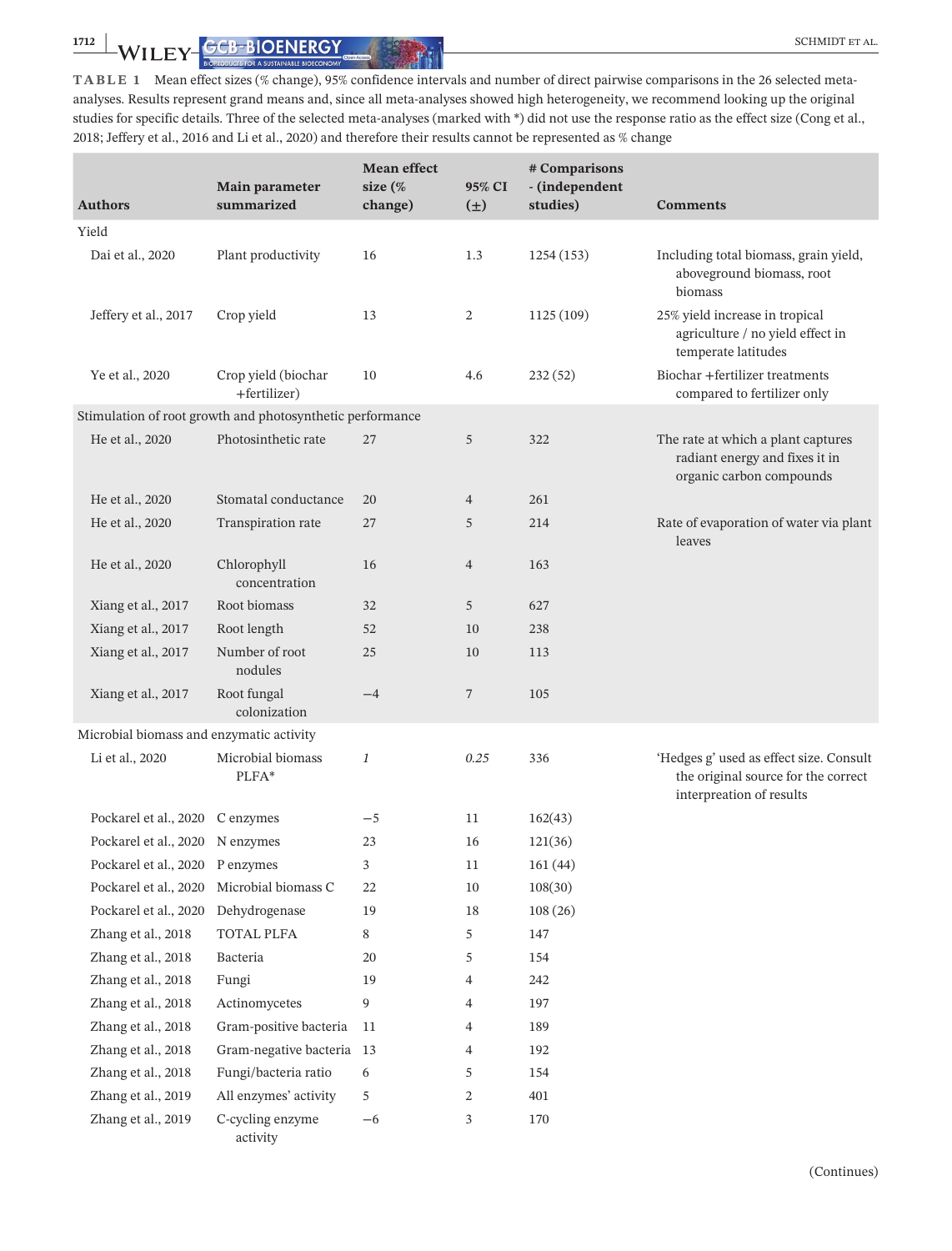#### **TABLE 1** (Continued)

| <b>Authors</b>                         | <b>Main parameter</b><br>summarized                                                            | <b>Mean effect</b><br>size $(\%$<br>change) | 95% CI<br>$(\pm)$ | # Comparisons<br>- (independent<br>studies) | <b>Comments</b>                                                                                                                              |
|----------------------------------------|------------------------------------------------------------------------------------------------|---------------------------------------------|-------------------|---------------------------------------------|----------------------------------------------------------------------------------------------------------------------------------------------|
| Zhang et al., 2019                     | N-cycling enzyme<br>activity                                                                   | 14                                          | $\overline{4}$    | 155                                         |                                                                                                                                              |
| Zhou et al., 2017                      | Soil microbial carbon                                                                          | 26                                          | 4                 | 413                                         |                                                                                                                                              |
| Zhou et al., 2017                      | Aoil microbial nitrogen                                                                        | 22                                          | 11                | 106                                         |                                                                                                                                              |
| Zhou et al., 2017                      | Metabolic quotient<br>(qCO <sub>2</sub> )                                                      | $-13$                                       | $\overline{4}$    | 151                                         | Respiration to biomass ratio; qCO2<br>often declines with increasing pH<br>and amounts of microbial biomass                                  |
| Plant-available water and bulk density |                                                                                                |                                             |                   |                                             |                                                                                                                                              |
| Gao et al., 2020                       | Water use efficiency                                                                           | 20                                          | 3                 | 284                                         | Combines plant and leaf water use<br>efficiency                                                                                              |
| Gao et al., 2020                       | Plant water use<br>efficiency                                                                  | 19                                          | 3                 | 147                                         |                                                                                                                                              |
| Gao et al., 2020                       | Leaf water use<br>efficiency                                                                   | 20                                          | 6                 | 137                                         |                                                                                                                                              |
| Omondi et al., 2016                    | Bulk density                                                                                   | $-8$                                        | $\mathbf{1}$      | 463                                         | Bulk density and porosity of soil<br>following biochar application<br>depend mainly on milling of<br>biochar                                 |
| Omondi et al., 2016                    | Porosity                                                                                       | 8                                           | $\overline{7}$    | 128                                         |                                                                                                                                              |
|                                        | Omondi et al., 2016 Available water content 15                                                 |                                             | 5                 | 274                                         |                                                                                                                                              |
|                                        | Soil organic matter (SOM) increase or the effect of biochar on priming of existing soil carbon |                                             |                   |                                             |                                                                                                                                              |
| Bai et al., 2019                       | Soil organic carbon                                                                            | 39                                          | 6                 | 222                                         | Most studies include biochar-C in                                                                                                            |
| Liu et al., 2016                       | Soil organic carbon                                                                            | 52                                          | 2                 | 148                                         | the SOC measurement here, more<br>important, however, is the SOC<br>dynamic excluding the biochar-C<br>fraction                              |
| Liu et al., 2016                       | Soil respiration                                                                               | 3                                           | 0.2               | 167                                         |                                                                                                                                              |
| Wang, Lee, et al.,<br>2016             | Priming of soil organic<br>carbon                                                              | $-4$                                        | 4.3               | 116                                         | Including studies with a stable<br>isotope labelling but without<br>plant-C input                                                            |
|                                        | Plant-available phosphorus and mineral nitrogen species                                        |                                             |                   |                                             |                                                                                                                                              |
| Gao et al., 2019                       | Plant-available P                                                                              | 45                                          | 5                 | 537                                         |                                                                                                                                              |
| Gao et al., 2019                       | NH4+ in soil                                                                                   | $-11$                                       | 5                 | 375                                         | Probably an artefact as the analytical                                                                                                       |
| Gao et al., 2019                       | NO3- in soil                                                                                   | $-11$                                       | $\overline{4}$    | 301                                         | extraction methods for Nmin-<br>species were not adapted to<br>biochar and the missing Nmin<br>fraction is likely captured by the<br>biochar |
| Liu et al., 2018                       | Plant N-uptake                                                                                 | 11                                          | 5                 | 340                                         |                                                                                                                                              |
| Liu et al., 2018                       | NH4+ in soil                                                                                   | $-6$                                        | 4                 | 331                                         | Probably an artefact as the analytical                                                                                                       |
| Liu et al., 2018                       | NO3- in soil                                                                                   | $-12$                                       | 3                 | 350                                         | extraction methods for Nmin<br>species were not adapted to                                                                                   |
| Nguyen et al., 2017                    | NH4+ in soil                                                                                   | $-10$                                       | $\overline{2}$    | 889                                         | biochar and the missing Nmin                                                                                                                 |
| Nguyen et al., 2017                    | NO3- in soil                                                                                   | $-11$                                       | $\overline{c}$    | 927                                         | fraction is likely captured by the<br>biochar                                                                                                |

(Continues)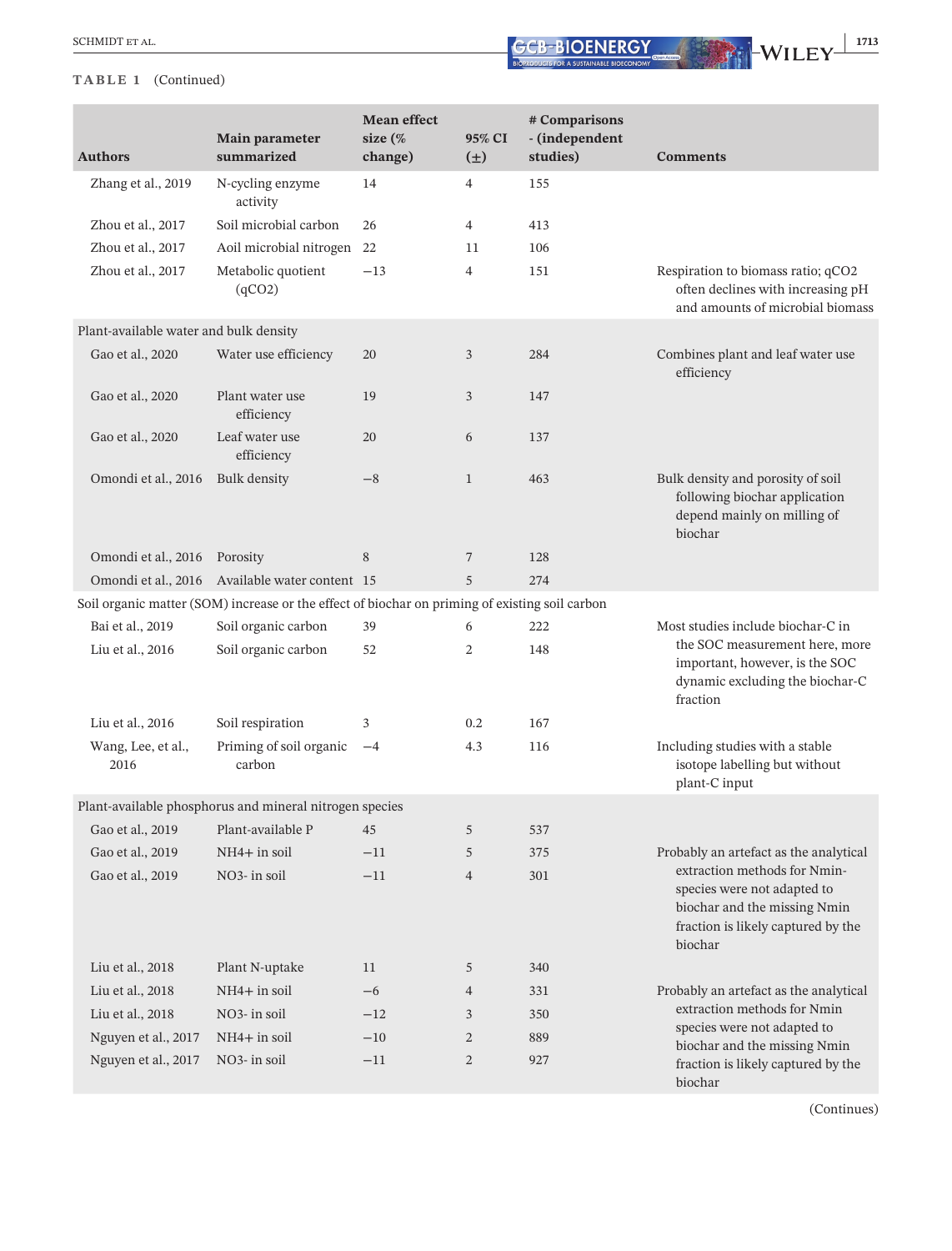| <b>Authors</b>                                                      | Main parameter<br>summarized                           | <b>Mean effect</b><br>size $(\%$<br>change) | 95% CI<br>$(\pm)$ | # Comparisons<br>- (independent<br>studies) | <b>Comments</b>                                                                                                             |  |  |
|---------------------------------------------------------------------|--------------------------------------------------------|---------------------------------------------|-------------------|---------------------------------------------|-----------------------------------------------------------------------------------------------------------------------------|--|--|
|                                                                     | Reduced uptake of heavy metals from contaminated soils |                                             |                   |                                             |                                                                                                                             |  |  |
| Chen et al., 2018                                                   | Cd in plants                                           | $-38$                                       | 3                 | 505                                         |                                                                                                                             |  |  |
| Chen et al., 2018                                                   | Pb in plants                                           | $-39$                                       | 5                 | 292                                         |                                                                                                                             |  |  |
| Chen et al., 2018                                                   | Cu in plants                                           | $-24$                                       | $\overline{4}$    | 237                                         |                                                                                                                             |  |  |
| Chen et al., 2018                                                   | Zn in plants                                           | $-16$                                       | $\overline{4}$    | 266                                         |                                                                                                                             |  |  |
| Peng et al., 2018                                                   | Zn in plants                                           | $-20$                                       | 8                 | 241                                         | Pot studies only                                                                                                            |  |  |
| Peng et al., 2018                                                   | Cd in plants                                           | $-30$                                       | $\overline{4}$    | 490                                         |                                                                                                                             |  |  |
| Peng et al., 2018                                                   | As in plants                                           | $-19$                                       | 28                | 155                                         |                                                                                                                             |  |  |
| Peng et al., 2018                                                   | Ni in plants                                           | $-36$                                       | 6                 | 137                                         |                                                                                                                             |  |  |
| Peng et al., 2018                                                   | Cu in plants                                           | $-26$                                       | 5                 | 193                                         |                                                                                                                             |  |  |
| Peng et al., 2018                                                   | Pb in plants                                           | $-41$                                       | 5                 | 284                                         |                                                                                                                             |  |  |
| Change of methane fluxes                                            |                                                        |                                             |                   |                                             |                                                                                                                             |  |  |
| Cong et al., 2018                                                   | CH4 emissions*                                         | $-0.02$                                     | 0.13              | app. 150                                    | Raw mean differences are used<br>as effect size. Consult the<br>original source for the correct<br>interpreation of results |  |  |
| Jeffery et al., 2016                                                | CH4 emissions*                                         | 0.2                                         | 0.3               | 193                                         | Hedges d'as effect size. Consult the<br>original source for the correct<br>interpreation of results                         |  |  |
| Ji et al., 2018                                                     | CH4 emissions                                          | $-61$                                       | 19                | 160                                         |                                                                                                                             |  |  |
| Reduction of N2O emissions, NH3 volatilization and nitrate leaching |                                                        |                                             |                   |                                             |                                                                                                                             |  |  |
| Borchard et al.,<br>2019                                            | N <sub>2</sub> O emissions                             | $-38$                                       | 5                 | 435                                         |                                                                                                                             |  |  |
| Borchard et al.,<br>2019                                            | NO3-leaching                                           | $-12$                                       | 12                | 120                                         |                                                                                                                             |  |  |
| Borchard et al.,<br>2019                                            | NO <sub>3</sub> - in soil                              | $-5$                                        | 5                 | 146                                         | Probably an artefact as the analytical<br>extraction methods for NO3 were<br>not adapted to biochar                         |  |  |
| Liu et al., 2018                                                    | N <sub>2</sub> O emissions                             | $-32.3$                                     | 5                 | 468                                         | No effect in field but only in pot trials                                                                                   |  |  |
| Liu et al., 2018                                                    | Total N leaching                                       | $-26.6$                                     | 5                 | 156                                         |                                                                                                                             |  |  |
| Verhoeven et al.,<br>2017                                           | N <sub>2</sub> O emissions                             | $-12.4$                                     | 5                 | 122                                         | Only field studies                                                                                                          |  |  |
| Sha et al., 2019                                                    | Ammonia volatilization 0.9                             |                                             | 13                | 141                                         |                                                                                                                             |  |  |

with the 31% found in plant ecology (Koricheva & Gurevitch, 2014). Data availability (either deposited in publicly available repositories or presented as supplementary information) is nowadays considered essential for transparency and reproducibility. Many high-ranking journals require the publication of the data sets to accept a meta-analysis for publication.

4. Publication bias, that is, the over-representation of statistically significant results in the published literature, can distort the results of a meta-analysis. Several methods have been developed to take the possibility of a publication bias into account. About 72% of the selected meta-analyses included methods for testing

publication bias (e.g. funnel plots, fail-safe numbers) (Lin & Chu, 2018).

5. Many pairwise observations in a meta-analysis can be non-independent, for example, because they share the same control in a field study, or they might represent data points from a time series. Only a few number of studies took into account or even mentioned the possibility of non-independence in their data sets (Cong et al., 2018; Jeffery et al., 2017; Peng et al., 2018; Verhoeven et al., 2017). The selection of criteria for non-independence was found to be the most important factor leading to different outcomes in meta-analyses (Hungate et al., 2009).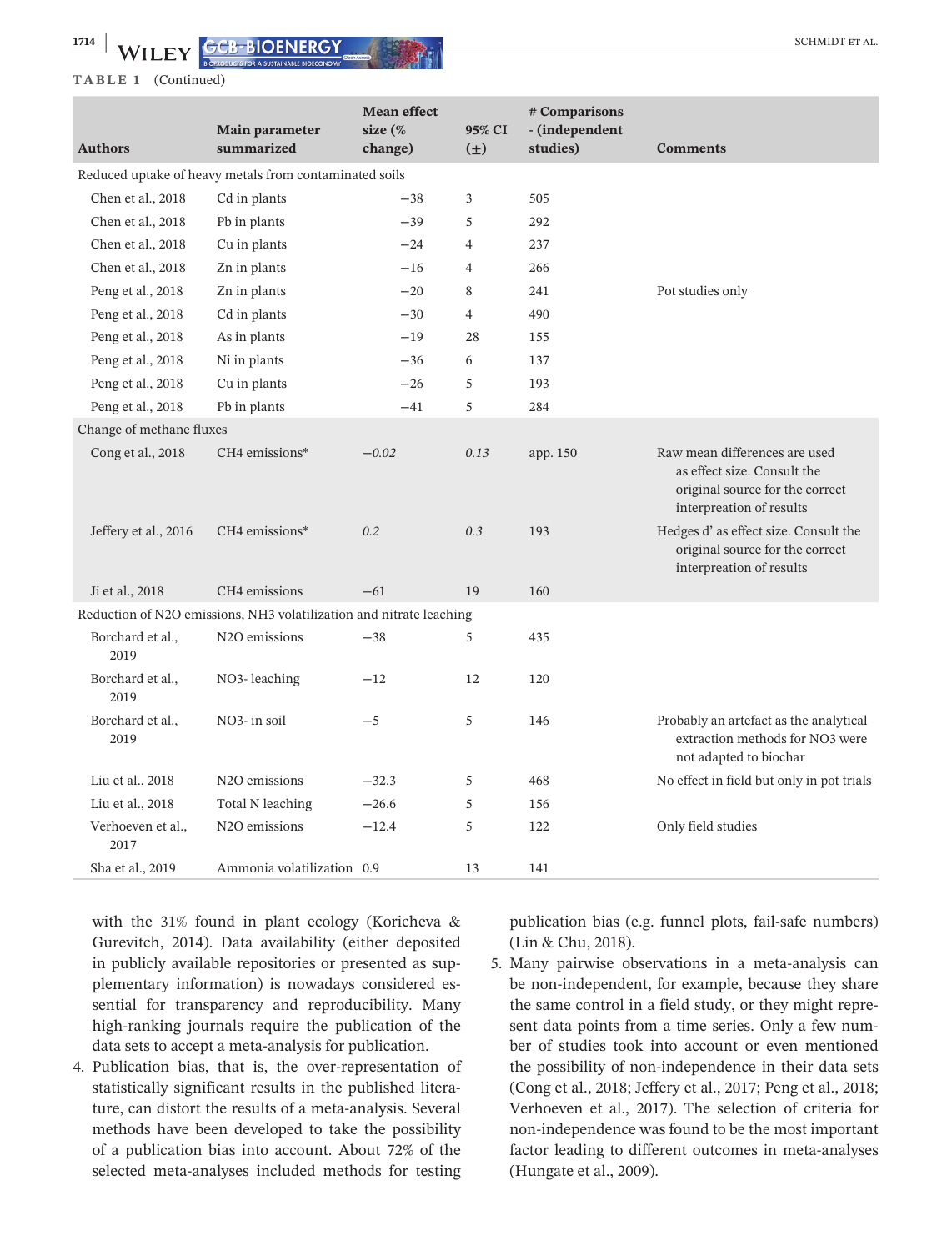6. Finally, only a very limited number of studies  $\left( \langle 20\% \rangle \right)$ included any type of sensitivity analysis (Liu et al., 2016; Zhang et al., 2018), which are very relevant to determine the robustness of meta-analytical results.

To summarize, all selected meta-analysis followed several of the mentioned quality criteria and, in spite of their potential limitations, they can be considered reliable, noting that a certain degree of precaution is always recommended to avoid over-interpretation.

## **2.4** | **Data extraction**

Mean effect sizes, 95% confidence intervals and number of pairwise comparisons were extracted from the 26 selected meta-analyses. Data were directly extracted from the text or tables when available. Otherwise, WebPlotDigitizer 4.4 (<https://automeris.io/WebPlotDigitizer/>) was used to extract data from the figures. The vast majority of metaanalyses used the response ratio (RR) as effect size:

$$
RR = \ln(X_T/X_C),
$$

where  $X_T$  represents the mean of the treatment and  $X_C$  the mean of the control. In most cases, the effect sizes were directly expressed as % change. When data were reported as RR, the following equation was used to convert it to % change:

$$
\% (RR) = [\exp(RR) - 1] \times 100\%.
$$

The RR, although advantageous because it is very intuitive and can be directly translated to % change, is problematic when there are negative values in the data set. For this reason, some studies chose a different effect size metric, such as the differences between means or the Hedge's d (Cong et al., 2018; Jeffery et al., 2016). These studies could not be directly compared with other studies included in Table 1, but their results are reported as well.

## **3** | **RESULTS AND DISCUSSION**

#### **3.1** | **Plant productivity**

Increasing crop and/or biomass yield is often considered as the most important goal of biochar application. Jeffery et al. (2017) gathered an outstanding database comprising 1125 comparisons from 109 independent studies and reported a significantly increased crop yield of 13% after biochar application. They found a higher effect in acidic soils (e.g.  $40\%$  increase for soils with  $pH \leq 5$ ) compared with neutral or alkaline soils where no significant effects could be found. However, this meta-analysis focuses on biochar as the only amendment and did not include treatments where biochar was applied in combination with mineral or organic fertilizers and compared with fertilized controls.

The largest meta-analysis to date of biochar effects on crop yield evaluated 1254 paired comparisons from 153 scientific articles published until November 2017 (Dai et al., 2020). However, the inclusion quality criteria are not clear, and the data set is not public. Unfortunately, this study did not distinguish between biochar applications with and without fertilizer. Regardless of the biochar quality and soil conditions, the authors calculated a mean yield increase of 16% though the variability of the data was very high, ranging from −32% to +974%. Here, the yield increases were significantly positive both for alkaline and for acidic soils though higher for the latter. The authors examined this variability in more detail and plotted it as a function of specific biochar and soil properties. Their analysis indicates that in alkaline soils, the biochar-induced changes in SOC content, electrical conductivity, C/N ratio and cation exchange capacity (CEC) were the main causes of yield enhancement (Liu et al., 2019; Zheng et al., 2017). Regarding biochar properties, the pH of the biochar (pH 7–8), its ash content  $(>25\%)$ , its bulk density  $(<0.3 \text{ kg/l})$  and its C/N ratio were the most critical factors for the achieved yield increases. Further results from Dai et al. (2020) indicate that biochars made from crop residues, straw, manure and sewage sludge had more pronounced yield effects than biochars from woody biomass when not blended with fertilizers. These results contrast with the trend in Europe, where biochar is produced mainly from wood to achieve high carbon and low ash contents. The biochars identified as most promising by Dai and colleagues were consistently rather ash rich. Biochar application achieved the best results on yield when applied to sandy, acidic ( $pH < 6$ ) soils with low CEC and higher nitrogen contents.

In a meta-analysis of high technical quality, Ye et al. (2020) evaluated 56 publications with 264 direct comparisons on sole and combined effects of biochars and fertilizers on crop yield across different soils and climates. Importantly, the authors clearly distinguished between studies that used biochar with and without fertilizer, matching them to respective fertilizer (or no fertilizer) controls. They demonstrated that biochar is not only an amendment for weathered tropical soils but can, in combination with fertilizers, also result in significant crop yield increases in temperate climates. The application of biochar and fertilizer in combination resulted in an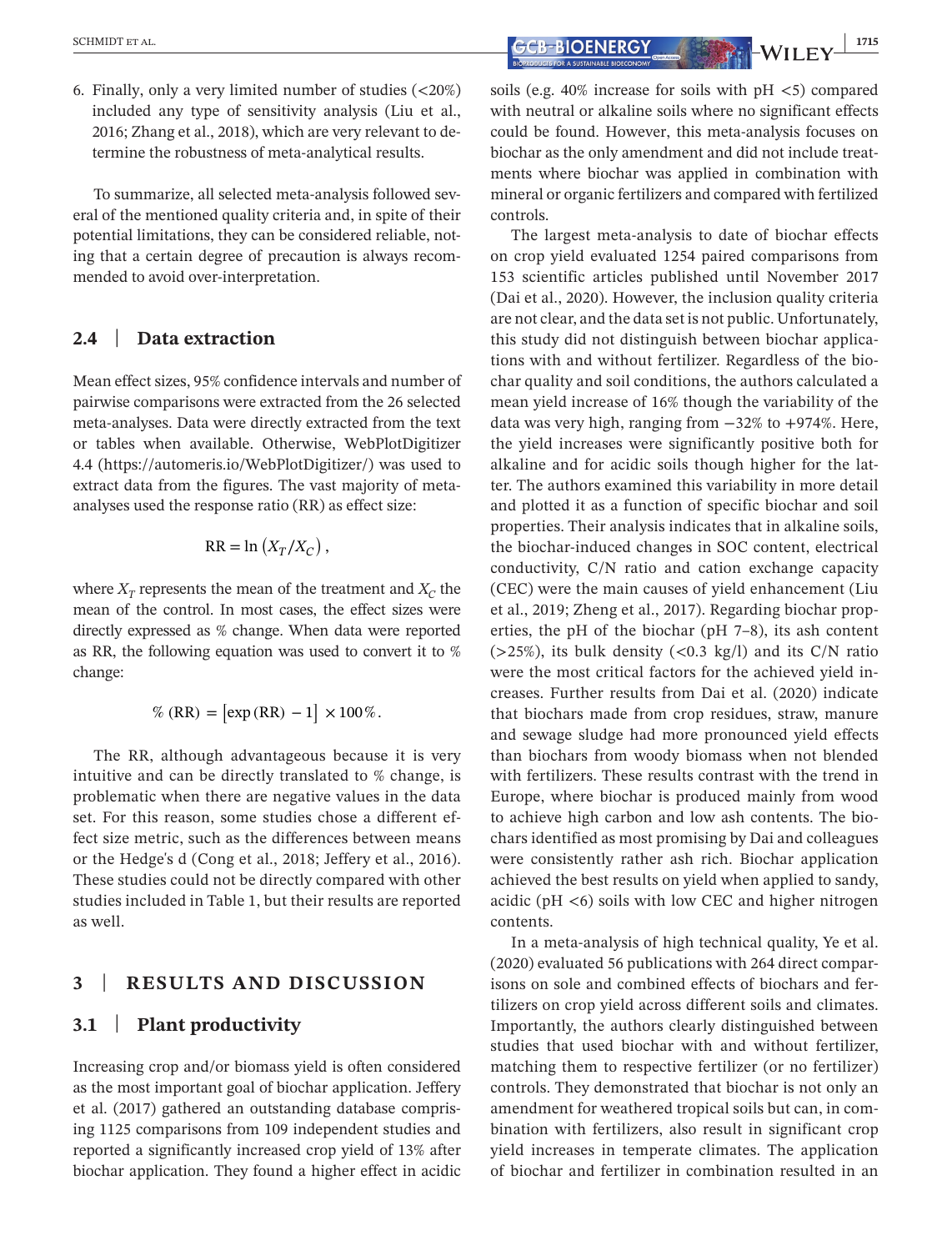

**FIGURE 2** Selected parameters with highest agronomic relevance that were investigated in the 26 reviewed metaanalyses. The mean overall effect size (% change) and 95% confidence intervals are given as reported in the original studies. The numbers in parentheses indicate the number of pairwise comparisons used for that specific parameter



average yield increase of 15% compared with fertilization with the same amount of nutrients but without biochar. The biochar application rates were well below 10 t  $ha^{-1}$ . Remarkably, the highest yield increases were not achieved with biochars from wood but straw and other rather lignin-poor, mineral-rich biomasses, which is in good agreement with the results of Dai et al. (2020) discussed above. However, no impact of biochar on yields was found for regions with mean annual temperatures lower than 10℃.

To summarize, all recent meta-studies about yield effects conclude that the use of biochar in soils induced an overall higher yield (Figure 2) even if this was not the case in every soil and not with every biochar. As a way forward, we suggest to systematically investigate the following questions to further optimize biochar-based fertilization:

- 1. Type of biochar (biomass feedstock, pyrolysis conditions, particle size) and possible post-pyrolysis treatment (biological treatments such as lactic fermentation or composting, chemical treatments such as acidification, etc.).
- 2. Mode of mixing of biochar and fertilizer (separate application, mixing of biochar with liquid fertilizer, mixing of biochar with a solid, chemical formulation of the blended fertilizer, etc.)
- 3. Optimal application method (homogeneous spreading, strip application, injection, micronized biochar particles via drip irrigation, etc.).

Biochars may contain and release relevant amounts of macro- and micronutrients when produced from mineralrich feedstock, especially from manures and biosolids (Ippolito et al., 2020). However, total and available nutrient concentrations in biochar from vegetal feedstock are usually too small to fully replace conventional fertilizers. Therefore, biochar is generally not considered a fertilizer and should be combined with organic or mineral fertilization to improve plant nutrition. This may encompass the formulation of granular biochar-containing organic or mineral fertilizer products as part of future CDR strategies.

Organic nutrient-rich solutions and suspensions such as cattle urine (Schmidt et al., 2015), biogas slurry (Glaser et al., 2014), press water from tofu production (Barber et al., 2018), compost tea (Edenborn et al., 2018) or commercial liquid fertilizers are suitable for nutrient enhancement of biochar. Mineral NPK fertilizers have also been shown to be effective solutions for the preparation of biochar-based fertilizers (Dietrich et al., 2020; Liu et al., 2019; Omara et al., 2020; Shi et al., 2020; Ye et al., 2020; Yu et al., 2018). Thus, biochar can act as a carrier matrix for nutrients to reduce leaching (Borchard et al., 2019). Fertilizers are either loaded in liquid form into the pore structure of the biochar or mixed in solid state, for example, by granulation or pelleting. Alternatively, they are co-applied. To this end, biochar can be incorporated into the topsoil while fertilizers are applied to the surface and would slowly percolate by rainwater into the biochar containing soil layers. Biochar apparently improves the microbially controlled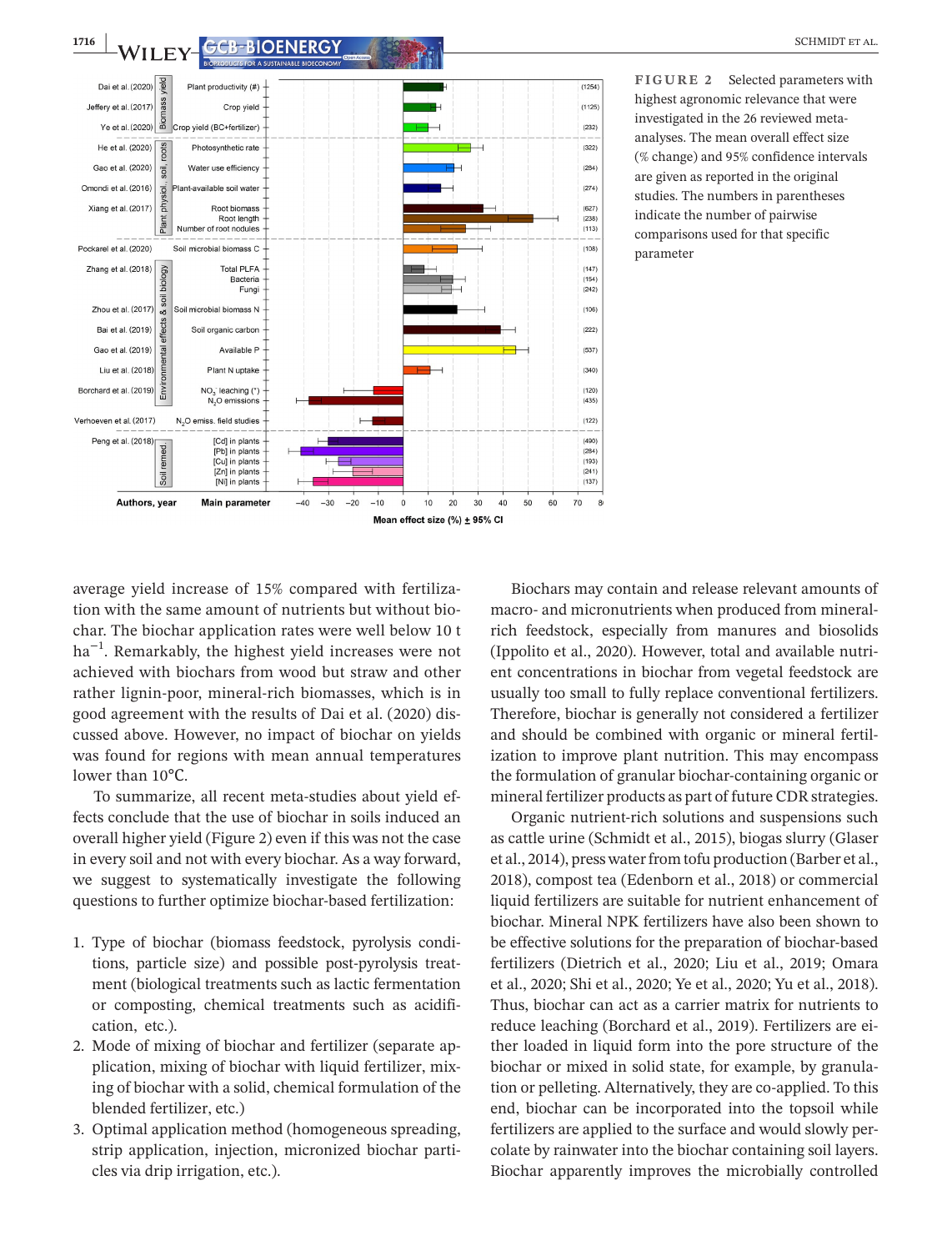root uptake of nutrients as well as electric charge neutralization between roots and soil (Chew et al., 2020; Joseph et al., 2013, 2015, 2017; Schmidt et al., 2017a,2017b).

With specifically developed biochar-based fertilizers, it could be expected that, depending on the cultivation system, higher yield effects than the average yield increase reported by the meta-analyses could be achieved in the future. Conversely, in already optimized high-yield systems such as arable farming on fertile soils with sufficient precipitation combined with optimized fertilization or special crops grown with fertigation, further yield increases are more difficult to achieve. However, even in these systems, lower increases would be economically relevant; or the same yields may be achieved with less input and at lower environmental costs.

## **3.2** | **Stimulation of root growth and photosynthetic performance**

Xiang et al., (2017) conducted a comprehensive metaanalysis on the effects of biochar on the growth and morphology of roots assessed by various parameters, including 136 published studies with 2108 paired records. Biochar amendment increased plant root biomass by an average of 32% and root surface area and specific root length by 39% and 52%, respectively, as well as the number of root tips (17%) and the number of  $N_2$ -fixing nodules (25%). These changes in the presence of biochar were more pronounced in annual crops than in perennial (woody perennial) crops and were significantly higher in legumes than in non-legumes. On average, root N concentration was not altered, but root P concentration increased by 20%. Evaluation of the effects of biochar showed that pyrolysis conditions, especially pyrolysis temperature and pyrolysis intensity (heat transfer, residence time, mineral catalysts, highest treatment temperature), played a more significant role than the different feedstocks used for biochar. Biochars made at higher temperatures are generally more alkaline, have lower nutrient availability, and present higher specific surface area, water-holding capacity and electric conductivity, which are all characteristics that may explain increased root growth. Overall, this meta-analysis indicates that biochar increases the nutrient appropriation capacity, especially for phosphorus, by promoting root growth (especially root length and branching).

As the formation of SOM is mainly dependent on plant roots, their exudates and fine root turnover (Kätterer et al., 2011; Lehmann et al., 2020; Rasse et al., 2005), biocharinduced promotion of root growth is a highly relevant effect with regard to soil fertility, crop resilience, and climate change mitigation. The reported increases of root biomass, root volume, root surface area, root density, and root length are likely to affect the nutrient and water uptake of plants positively, which indirectly increases photosynthetic C-acquisition and can, therefore, improve overall plant growth and/or plant resilience (Bruun et al., 2014; Makoto et al., 2010). Enhanced root growth and photosynthetic performance do, however, not necessarily lead to equally higher crop yields because the increased plantal energy throughput might primarily be used for higher root growth and root exudation for nutrient acquisition and stimulation soil microbiota.

He et al., (2020) investigated plant physiological parameters such as photosynthetic rate, stomatal conductance and water use efficiency (WUE) at the leaf level via 347 data sets from 74 publications. Biochar application increased the above-mentioned parameters between 16% and 27%. Remarkably, biochar application showed a significantly higher effect in C3 plants (32%) such as wheat, rice and soybean than C4 plants (7%) such as maize, sugarcane, miscanthus and millet. The RR of the photosynthetic rates to biochar amendment was significantly correlated with that of the resulting total, shoot and root biomass, respectively, which was again stronger in C3. This effect might be explained by the fact that C4 plants are usually more heat and water stress-resistant so that the supposed biochar effect on remedying nutrient or drought stresses was probably of less importance.

# **3.3** | **The use of biochar for tree cultures**

No meta-analyses have been published after 2016 on the effect of biochar on tree growth. A study by Thomas and Gale (2015) examined the literature on how forest trees responded to biochar's soil amendment and summarized 17 scientific publications covering 36 tree species with trials both in nurseries and adult trees. They reported a mean increase in tree growth of 41% in the treatments with biochar, compared with the control without biochar. Growth increases were particularly pronounced at early growth stages, higher in tropical than temperate climates and higher in deciduous trees than conifers, but significant for all tree species in all climates.

It should be noted that biochar for tree treatments (also in urban tree restauration activities) is usually deliberately applied in the root zone, usually by precise manual application. When planting a tree, the biochar substrate is then added to the planting hole, and for already established trees, it is applied either in the topsoil directly around the tree or in holes or furrows around the radius of the tree canopy. This application method is similar to that recommended for biochar-based fertilization also in field crops (Farrar et al., 2019; Schmidt et al., 2017a,2017b)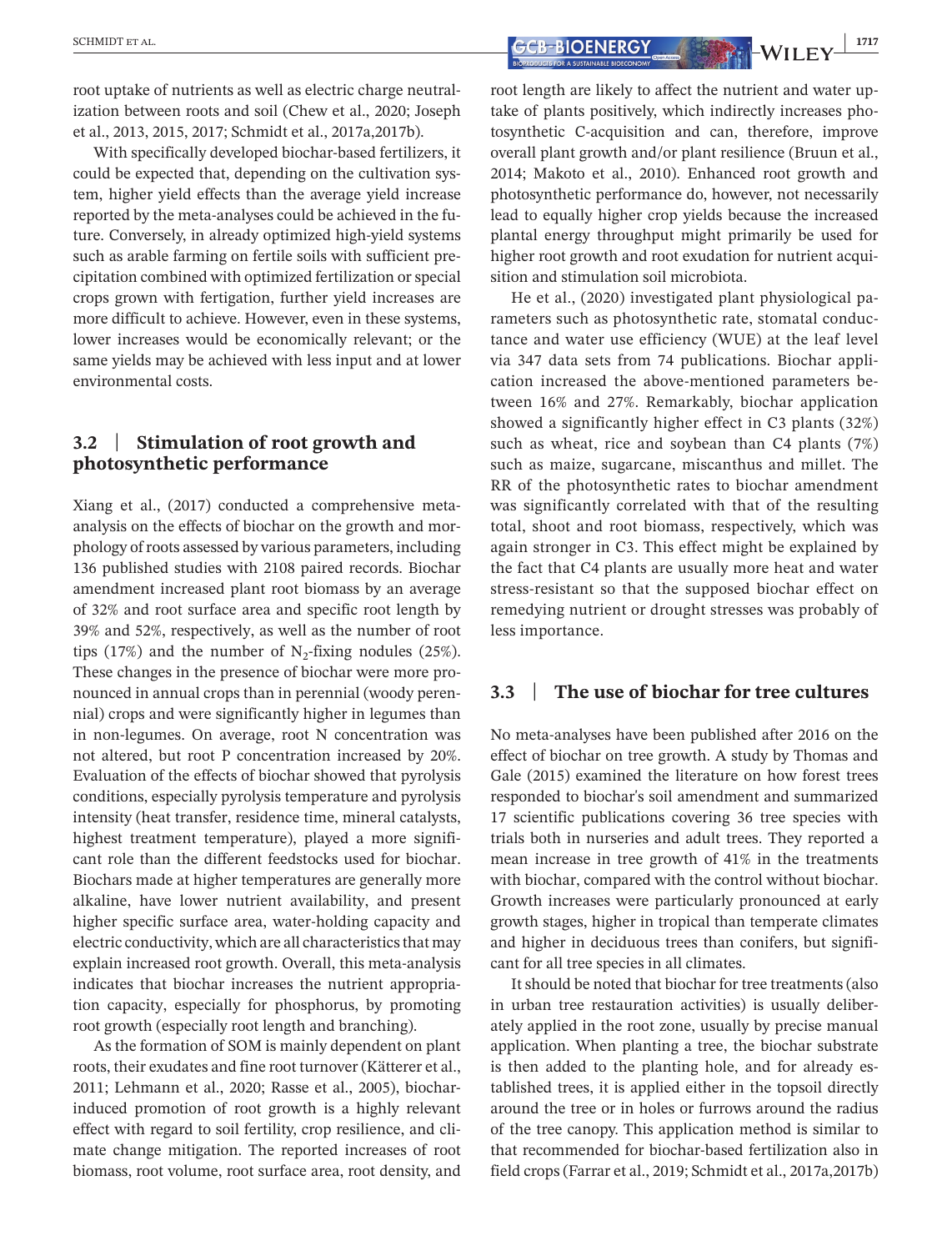**1718** WILEY-CCB-BIOENERGY AND RESERVED BY A REPORT OF ALL CONDITIONS OF ALL CONDITIONS OF ALL CONDITIONS OF ALL CONDITIONS OF ALL CONDITIONS OF ALL CONDITIONS OF ALL CONDITIONS OF ALL CONDITIONS OF ALL CONDITIONS OF ALL C

where the use of low biochar doses  $(< 2 t \text{ ha}^{-1})$  achieved significant yield increases. Because agroforestry and reforestation approaches are increasingly discussed in terms of CDR-delivering land-use change approaches (Cardinael et al., 2017), more studies as well as a first in-depth metastudy on tree planting and establishment with biochar are clearly desirable.

#### **3.4** | **Microbial biomass, enzymatic**  activity and  $N_2$  fixation performance of **legumes using pure biochar**

Liu et al. (2016) showed that biochar increased soil microbial biomass carbon (MBC), especially in field studies where biochar was applied with fertilizer. They included 80 pairwise comparisons for MBC and found an average increase of 36%. In a meta-study including 413 direct comparisons, the increase in MBC and microbial biomass N (MBN) due to biochar were 25% and 22%, respectively (Zhou et al., 2017). However, significant increases of microbial biomass were only observed on acidic and neutral soils, but not on alkaline ones. In a meta-analysis including 336 direct comparisons Li et al. (2020) found that biochar increased microbial biomass based on phospholipid fatty acid analysis and had variable effects on microbial diversity.

These results are consistent with another meta-analysis that included 108 direct comparisons from 30 publications, where biochar increased soil MBC by an average of 22% (Pokharel et al., 2020). This study focused mainly on soil enzymatic activities and reported an increase in the activity of extracellular enzymes such as urease, phosphatase and dehydrogenase by 23%, 25%, and 20%, respectively. However, a decrease in β-glucosidase, acid phosphatase and phenol oxidase, by  $-7\%$ ,  $-6\%$  and  $-13\%$  was also found, respectively, although it was not significant. The greatest effects for N-acquisition enzymes (acetylglucosaminidase, leucine amino peptidase and urease) were obtained in low-SOC soils  $(C < 2\%, TN < 0.2\%)$  and finely textured soils. These results confirm data assessed by Zhang et al. (2019) on soil carbon, nitrogen, and phosphorus hydrolytic enzymes based on 401 paired comparisons from 43 studies. While the N and P cycling soil enzyme activity (SEA) increased by 14 and 11%, respectively, indicating the stimulation of plant nutrient cycling, the C-cycling SEA decreased by 6%, tentatively indicating reduced SOC turnover. While nutrient-rich, low-temperature biochars stimulated the N and P cycling SEAs, the C-cycling SEA was more suppressed by nutrient-poor, high-temperature biochars confirming that there is no one best biochar for all purposes but differently designed biochars for more or less clearly designed tasks.

Zhang et al. (2018) scanned 265 comparisons of 49 publications for specific microbial effects of different types of biochars in different soils. Across all studies, biochar addition significantly increased the abundance of soil microorganisms (total PLFA), bacteria, fungi, actinomycetes, G+ and G- bacteria by 8%, 20%, 19%, 9%, 11%, and 13%, respectively. The application of biochar in acidic soils and soils with low SOC led to the strongest shifts in the fungito-bacteria ratio (+38%). Increased fungi-to-bacteria ratios indicate that carbon decomposition and fungal-mediated N mineralization led to more efficient plant nutrient uptake and plant growth promotion (Luo et al., 2017).

A study on changes in the N cycle (208 studies) as a result of biochar applications (Liu et al., 2018) evaluated a subset of four studies with 25 comparisons regarding the effects of biochar on the stimulation of nitrogen fixation in legumes. Although the data set was rather limited and the meta-analysis did not meet our selection criteria, it is worth noting that the authors found a 63% increase in biological N fixation that was explained by the fact that microorganisms (especially rhizobia) were stimulated, soil pH increased, nutrient supply including P, K, Mo and B was improved, and hence root nodulation was stimulated. More research is needed in this particular area, where the few studies to date show promising results.

#### **3.5** | **Plant available soil water and bulk density**

Biochar is frequently suggested as an amendment to improve the water-holding capacity of soils and eventually plant available soil water. The highly porous material presenting pore volumes of up to 5 cm<sup>3</sup>  $g^{-1}$  (Sigmund et al., 2017) can absorb within the pore structure and between particles significant amounts of water and dissolved nutrients (Conte & Schmidt, 2017). However, to achieve significant effects on soil water availability, large amounts of biochar (>10 t ha<sup>-1</sup>) would have to be applied.

A meta-analysis by Omondi et al. (2016) found that, on average, soil bulk density significantly decreased by 8% after biochar amendment. Soil porosity significantly and aggregate stability increased both by 8%, available water-holding capacity by 15%, and saturated hydraulic conductivity by 25%. However, the effects are highest with biochar application amounts above 80 t ha−1 and low to insignificant at less than 20 t ha<sup> $-1$ </sup>.

More recently, the meta-analysis by Gao et al. (2020), using 43 studies with 284 pairwise comparisons, found a significant increase in plant WUE of 19% on average and leaf-WUE of 20%. Plant-WUE is defined as the amount of biomass accumulated per total amount of water used (Gao et al., 2020; Pazzagli et al., 2016), while leaf-WUE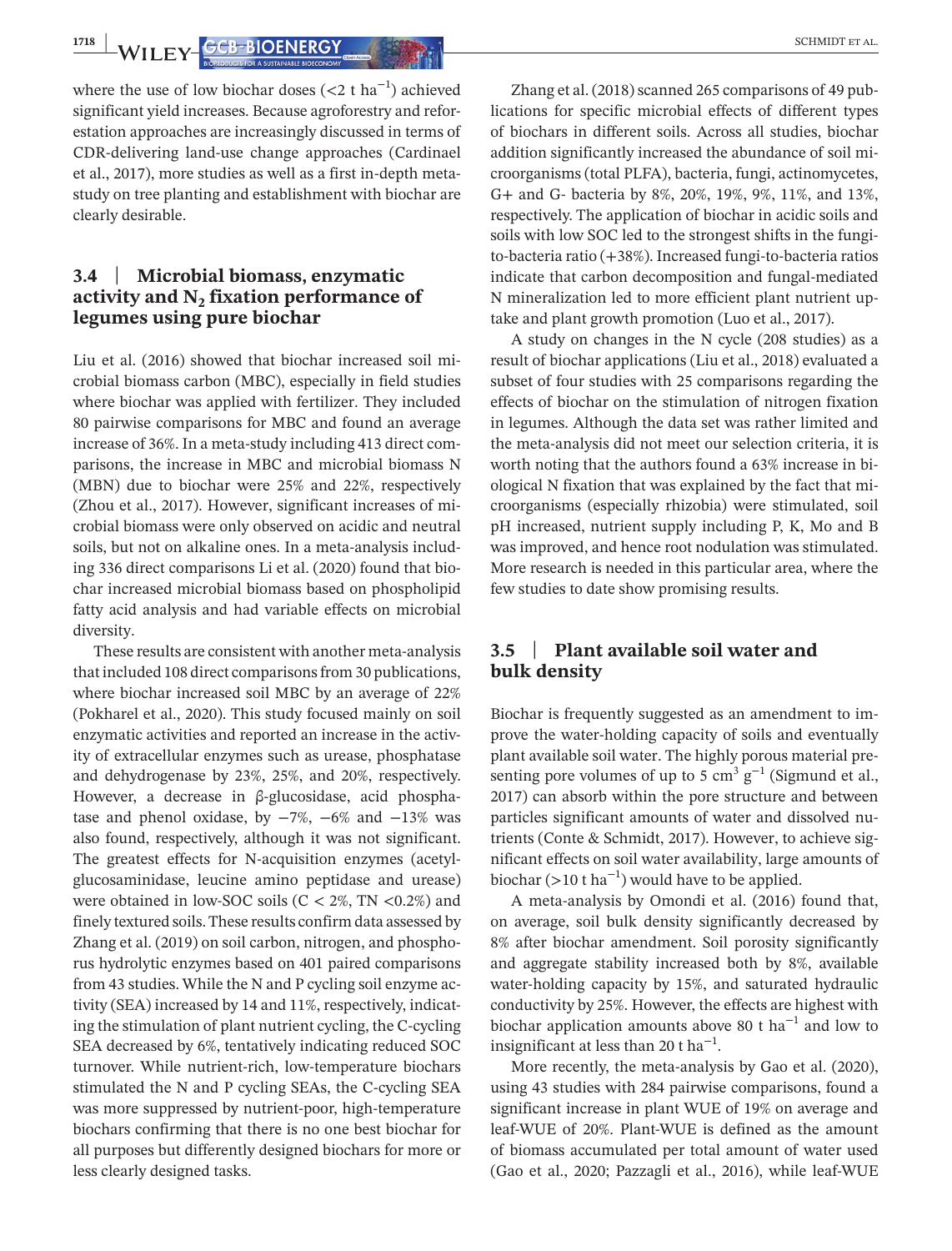is defined as water loss per net  $CO_2$ -uptake at the leaf (or canopy) level (Gao et al., 2020; Paneque et al., 2016). However, the authors found very high variability in WUE responses, ranging from −36 to +313% which was due to several different factors such as pH, C and K content of the biochar, and application rate ( $\lt 20$  t ha<sup>-1</sup>). However, the individual data sets were too small and not standardized enough to identify the impact of these different parameters according to the authors.

A meta-study by Razzaghi et al. (2020) was devoted to biochar's effect on the change in bulk density of various soils and on the increase in plant-available water. The mean value of the resulting decrease in soil bulk density across all experiments was 9% and was of the same order of magnitude for all soils and biochar types. With respect to plant available water, however, the results for the various soil types differed considerably. In coarse-textured soils, available water increased by 47%, in medium-textured soils by 9% but in fine-textured soils, biochar had no significant effect. Thus, an agronomically positive impact on water availability was mainly seen in coarse-textured soils and only achieved with very high application rates of 0.27–10% biochar in dry soil. This effect is also used when planting urban trees in intentionally coarse-textured substrates with high concentration of biochar designed to ensure the drainage of rainwater collected on the surface (Embren, 2016). Overall, it should be noted that the water-holding capacity of biochar can vary from less than 50% of its dry weight to more than 500%, depending on the bulk weight, pore structure and surface chemistry (unpublished data, data of EBC certificate analyses, Ithaka Institute), which, along with soil structure and aggregation, mainly determines the water-holding capacity of soils containing biochar.

Another data synthesis study of biochar effects on soil water dynamics was undertaken by Edeh et al. (2020). They found that biochar improved all investigated soil water properties such as available water content  $(+28.5\%;$ 107 data sets), field capacity (+20.4%; 94 data sets), permanent wilting point (+16.7%; 75 data sets), total porosity (+9.1%; 36 data sets), saturated hydraulic conductivity (−38.7%; 61 data sets) and bulk density (+0.8%; 131 data sets) regardless of the soil type. However, again, the overall effects were dominated by studies that applied more than 30 t ha<sup> $-1$ </sup>, effects were considerable smaller for lower application rates, except for bulk density. They concluded that particle size, specific surface area and porosity of biochar are the main parameters influencing soil water dynamics. To achieve optimum water relations in sandy soils, biochar with a small particle size  $(<$ 2 mm) and high specific surface area and porosity are recommended by the authors, while in clayey soils, biochars with larger

particle sizes and with high specific surface area are more advantageous.

Although biochar can significantly increase the waterholding capacity of soils and the WUE of plants, the overall agronomic effect must be considered relatively low, especially at low application rates of 0.5–2 tons per hectare and year in arable farming. However, with concentrated root-zone application, higher water availability may be provided to the roots and during the early stages of plant growth when the plants are still especially vulnerable to drought and other stresses. With higher moisture in the root zone, the capacity of the capillary pump (Barghi, 2018), which transports water via capillary principles from deeper soil layers to the humid root zone, can be improved. Also, intensive horticulture and special applications may allow higher application rates so that the benefits regarding water availability can be realized.

## **3.6** | **Biochar induced soil organic matter increase, soil organic carbon–priming, and C-sink**

The application of biochar to agricultural soils has been discussed since the beginning of the millennium as a carbon sequestration method (Laird, 2008; Lehmann et al., 2006; Woolf et al., 2010). As biochar applied to soil resists degradation, it can be assumed that most of the pyrolytically transformed carbon persists in the soil for several centuries (Lehmann et al., 2015; Zimmerman & Gao, 2013) and represents, thus, a carbon sink (Schmidt, Anca-Couce, et al., 2019; Werner et al., 2018). It was calculated with two different methods that 13.5, respectively, 13.7% of the global SOC is in fact natural pyrogenic carbon (Leifeld et al., 2018; Reisser et al., 2016). There is strong scientific consensus that the mean residence time (MRT) of biochar carbon in soil is higher than that of all other organic carbon compounds (Coppola et al., 2018; Wang et al., 2016a,2016b). Nonetheless, a very slow degradation of biochar does occur in soils and must be included into any carbon accounting system that covers the time scales of generations.

Due to the absence of long-term experiences (>100 years), knowledge about biochar degradation is limited and either based on natural pyrogenic carbon turnover (Hammes et al., 2008) or on modelling of data from shorter term experiments. Using 128 observations of biochar-derived  $CO_2$  from 24 studies with stable (<sup>13</sup>C) and radioactive  $(^{14}C)$  carbon isotopes, Wang et al. (Wang, Lee, et al., 2016) meta-analysed biochar decomposition in soil and estimated its MRT. They found that biochar has a small labile C-fraction of 3%, which degrades within the first year, and a large recalcitrant C pools of 97% with an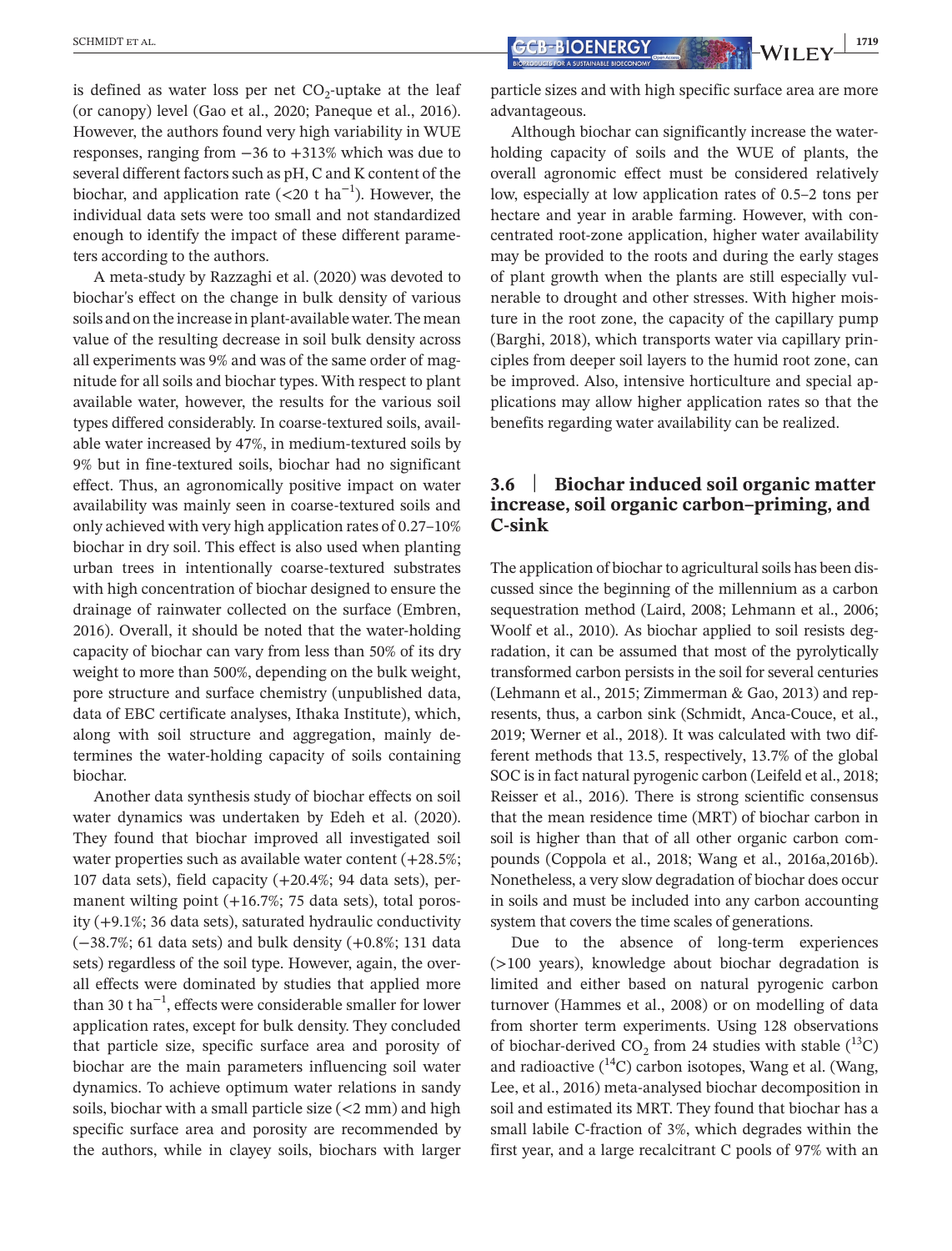**1720 WILEY-CCB-BIOENERGY ANDEREGY EXECUTED SCHMIDT ET AL.** 

MRT of 556 years. The large recalcitrant fraction can contribute directly to long-term C sequestration in soil.

Besides the direct C-sink effect of soil applied biochar which is considered as one of the six main negative emission technologies (Fuss et al., 2018; Schmidt, Anca-Couce, et al., 2019; Smith et al., 2019), the application of biochar may affect the dynamic of native SOC. At the beginning of biochar research, scientists were concerned that the use of biochar might cause positive priming (i.e. accelerated mineralization) of the non-pyrogenic SOC. Negative priming, however, means that decomposition is slowed down, and losses of newly incorporated (root) carbon are reduced (i.e. SOM build-up) (Kuzyakov et al., 2000). The fear of positive priming was fuelled by an early study where charcoal was added to the organic litter layer in a boreal coniferous forest. Over 10 years, accelerated decomposition of (acidic) organic matter was observed in the presence of charcoal (Wardle et al., 2008). However, the results of this particular setup in a boreal ecosystem could not be confirmed for other locations and setups by later studies. It is possible that biochar's adsorption of nitrification-inhibiting phenolic compounds from the needle litter increased N mineralization (DeLuca et al., 2006), thus enhancing decomposition of the needle raw humus material.

Numerous researchers investigated the topic of priming with incubation studies of mineral soils (arable, grassland, and forest soils) since then, often using stable isotope tracing. A meta-analysis by (Wang, Lee, et al., 2016) using 116 observations from 21 individual studies found a slight negative priming effect of 3.8% in shortterm studies (<5 months) without plants and explained it by a shift in substrate utilization by the microbial biomass. Agronomically, this effect can be considered positive, as it testifies to the fact that microbial activity and thus nutrient recycling in the soil are stimulated by biochar addition. The number of long-term studies was, however, too low to draw robust conclusions on long-term biochar induced SOC priming.

More recently, Ding et al. (2018) evaluated 27 incubation studies without plants and showed that biochar properties (33.7%) had a greater effect on the increase of SOC (negative priming) than variation in soil properties. The authors further showed that it was mainly the duration of the incubation (i.e. the time since the biochar was applied to soil) that determined the outcome. On average, in all evaluated studies (without plants, i.e. fresh C input), native soil carbon was positively primed over the first 200 days. From then until the  $770<sup>th</sup>$  day, SOC increased sharply compared with the controls (negative priming), after which the increase slowed down until the SOC remained relatively stable after almost 3 years. Overall, the biochar application led to a 40% higher SOC content compared with the control after 3 years. However, experiments without plants which deliver a continuous C-input to the soil are of limited value for extrapolating to field set-ups.

Liu et al. (2016) reported a 52% increase in SOC in a meta-analysis that included 148 direct comparisons. More recently, Bai et al. (2019) meta-analysed data comparing different climate-smart agricultural practices (conservation-tillage, cover-crops and biochar) and found that biochar represented the most effective approach for increasing SOC content (39% increase in SOC including biochar-C) compared with other strategies (<10%).

In a field study by Weng et al. (2017) in subtropical grassland in Australia, it was shown that about 25% more young, root-borne carbon remained in the soil in the 10th year after biochar application compared with the control soil without biochar. The study was not included in the meta-analysis discussed above because it included plant-C inputs. In a large-scale field trial in the Midwestern US, Blanco-Canqui et al. (2020) supplied 9.3 t ha<sup>-1</sup> biochar to corn under no-till management, switchgrass and prairie grasses with the three different cropping systems being cultivated without intensive tillage. After 6 years, the soils' SOC content had increased on average by 7 t ha<sup> $-1$ </sup> carbon (in addition to the carbon introduced with the biochar) compared with 2  $t$  ha<sup> $-1$ </sup> in the control treatments. The carbon introduced into the soil by the biochar was, thus, more than doubled by the increase in SOC after 6 years (Blanco-Canqui et al., 2020). Apart from the significant SOC increase, the authors did not detect positive agronomic effects on yield, or plant health. Both Weng's et al. (2017) and Blanco-Canqui's et al. (2020) results indicate that biochar in the field can substantially increase nonpyrogenic SOC. The overall outcome of biochar addition to vegetated ecosystems cannot be quantified by metastudies yet, because studies that differentiate all three fluxes are challenging, they demand the use of stable isotope techniques, and are, thus, still scarce (Weng et al., 2017; Whitman & Lehmann, 2015).

#### **3.7** | **Plant-available phosphorus and mineral nitrogen species**

Phosphorus (P) is a macronutrient for plants that must be added to the soil as phosphate fertilizer in intensively managed agricultural systems. However, only a portion of the fertilized phosphate is available to plants and relevant amounts of phosphate are washed out primarily through surface runoff and subsequently pollute surface waters. Besides, mineral P is a finite resource, so increasing the P fertilizer use efficiency would both minimize environmental impacts and reduce pressure on limited P resources.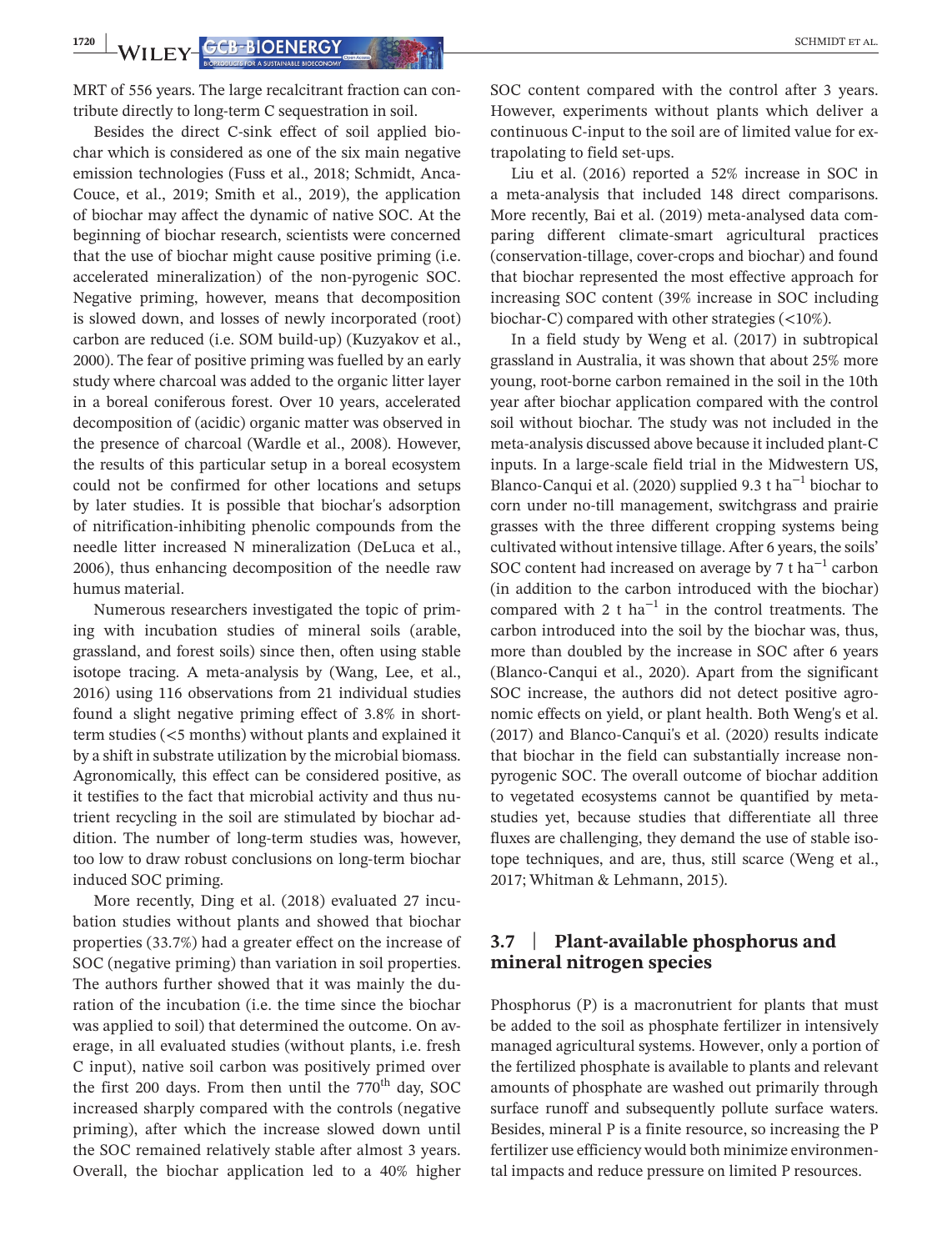can be released over more extended plant growth periods (Hagemann, Kammann, et al., 2017).

#### **3.8** | **Biochar in composting**

Co-composting was one of the first methods to achieve agronomically measurable and economically beneficial results of biochar application in temperate climate (Kammann et al., 2016; Steiner et al., 2010). Still today, many biochar-based products on the European market are produced by co-composting biochar (EBC, internal certification data). Numerous studies published between 2015 and 2020 demonstrated positive effects of biochar on the composting process, compost properties and plant growth enhancing qualities once applied to soil (Godlewska et al., 2017; Hagemann, Joseph, et al., 2017; Hagemann, Kammann, et al., 2017; Kammann et al., 2015; Prost et al., 2012; Sanchez-Monedero et al., 2018).

In a first meta-study on the effect of biochar-compost as a soil amendment that, however, included only 14 publications, Wang et al. (2019) found that compost with co-composted biochar increased average crop yield significantly by 40% compared with the control compost without biochar. The highest yield increases occurred in soils with pH values between 4 and 5. However, it should be noted that, besides the low number of studies, the methods and conditions of composting varied widely among the studies compared. The decisive factor is not the addition of biochar but remains the composting technique itself (Kammann et al., 2016).

A meta-analysis published in 2020 found that composting releases on average one-third of the nitrogen present in biomass in gaseous forms, with an average of 1.2% of nitrogen emitted as  $N_2O$  (Zhao et al., 2020). The addition of biochar to composting could reduce nitrogen losses by 30.2% (38 pairwise comparisons). These results are supported by the finding that physical additives like biochar and zeolite were more effective at reducing the total GHG emissions (67.2%) during composting of solid wastes compared with chemical additives because of the greater mitigation of  $N_2O$  emissions (Cao et al., 2019). Hence, biochar could be an effective compost additive for reducing GHG emissions and improving the environmental performance of composting.

The state of knowledge regarding the use and mechanisms of biochar in composting was comprehensively reported in the review articles by Godlewska et al. (2017), Kammann et al. (2016), and Sanchez-Monedero et al. (2018) but, nevertheless, the N-retaining effects during composting and the agronomic effects of aerobic biocharcomposts should receive further research attention. The two meta-analyses found on the topic (Cao et al., 2019 and

Gao et al. (2019) conducted a meta-analysis of 124 studies to determine whether the application of biochar increased the plant availability of phosphate. Overall, biochar applications without blended fertilizer increased the available P in topsoil by 45% and P in microbial biomass by 48%. These results are statistically significant for those soils where plant uptake of phosphate is impaired due to iron or aluminium toxicity (Dai et al., 2017) and where P is, therefore, a limiting factor of plant growth. Hence, biochar might be a tool for reducing fertilizer application rates and environmental costs, even in soils with regular P supply.

Another study from the same year (Glaser & Lehr, 2019) only included 25 studies and 108 pairwise comparisons, because they focused on experiments without additional P fertilization. They identified in some cases much higher P uptake by plants after biochar amendment compared with the non-amended control (450% on average). However, the study did not distinguish whether plants took up soil-, fertilizer- or biochar-borne phosphorus. Because biochars from nutrient-rich biomasses such as animal manure or sewage sludge are considered P fertilizers (Wang et al., 2012) and because such biochars were used in some of the included studies, it is possible that the high average increases were due to the fertilizer effect rather than an indirect effect of soil P-reserve mobilization. Remarkably, the most increased P uptake was found in acidic soils.

In the meta-analysis by Gao et al. (2019) a 12% reduction in topsoil nitrate and an 11% reduction in ammonium content were found. This might be related to the observation that soil-applied biochar can reversibly capture significant amounts of nitrate and to a lesser extent ammonium within its pore structure, which is not entirely detected with conventional soil extraction methods (i.e. shaking for 1 h with 0.01 M CaCl, 2 M KCl, or comparable approaches). Longer and repeated extraction times are necessary to mobilize the N captured in biochar particles (Hagemann, Kammann, et al., 2017; Haider et al., 2016, 2020; Kammann et al., ,2015). Under constant plant-growth promoting moisture conditions, plants were able to retrieve the nitrate captured in biochar particles (Haider et al., 2020; Kammann et al., 2015) which could not be detected by the analytical methods used in the studies analysed by Gao et al. (2019). The same problem of inappropriate  $N_{\text{min}}$ -analysis for biochar amended soils encumbers the interpretation of data from an earlier meta-analysis (Nguyen et al., 2017) who found a similar 10–11%  $N_{\text{min}}$ -reduction in the topsoil. However, when pure biochar without nutrient enhancement is applied in large quantities to the soil, an initial reduction in plant available N due to adsorption from the soil can be expected. The N is not lost though but captured and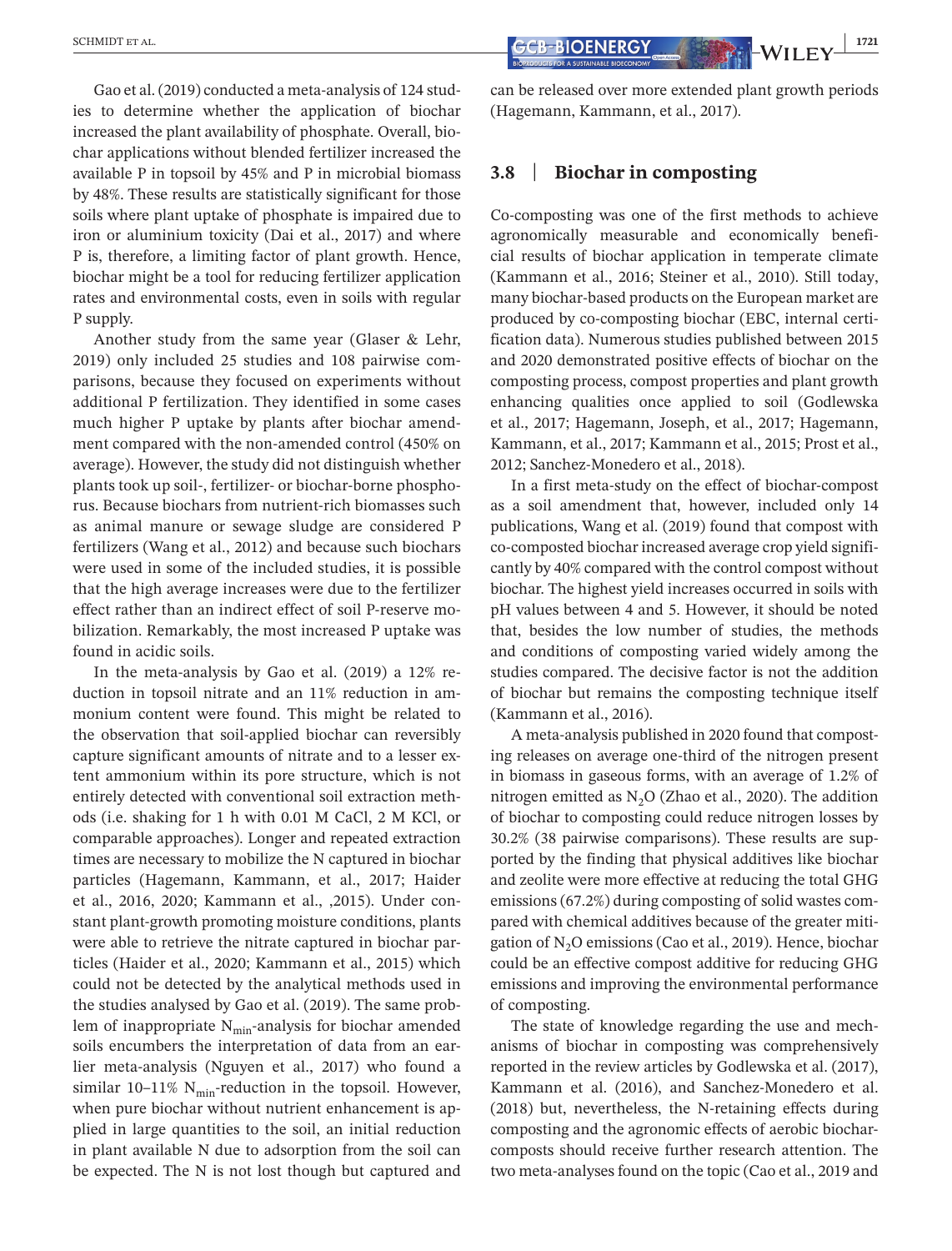Zhao et al., 2020) were not selected among the 26 metaanalyses because of the limited number of original studies included (less than 100 pairwise comparisons).

# **3.9** | **Uptake of heavy metals from contaminated soils**

Based on 1813 data sets from 97 scientific publications, Peng et al. (2018) showed that biochar application to soils polluted with toxic elements (TE) led to a reduction of their uptake and incorporation into the biomass and/or the edible parts of the plants grown in them. Biochar particularly reduced the uptake of chromium (Cr, by 64%), lead (Pb, by 49%), and cadmium (Cd, by 32%). Plant uptake of copper (Cu), zinc (Zn), nickel (Ni) and manganese (Mn) were also reduced, but not always significantly so (or significantly only with certain types of biochar). No reduction was observed for arsenic (As) when untreated biochar was tested. However, special pyrolytic surface treatments, for example, with  $Mg(OH)$ , can turn biochar into a highly effective sorbent for As, which is already used in drinking water purification (Alkurdi et al., 2019; Dieguez-Alonso et al., 2018; Rajapaksha et al., 2016; Vithanage et al., 2017). Remarkably, the TE reduction effects of non-woody biochars obtained from pyrolysis of, for example, straw, husks, manure, or even sewage sludge were often more pronounced than those of woody biochars. Another metaanalysis, resuming data from 74 publications confirmed significant Cd, Pb Cu and Zn plant-uptake reduction of 38 and 39, 25 and 17% respectively (Chen et al., 2018). Generally, the higher the biochar pH, the greater was the decrease in plant heavy metal uptake.

There is a broad consensus that biochars can minimize TE contamination of soils (Hilber et al., 2017; Kloss et al., 2014; Peng et al., 2018; Tang et al., 2013) so that crop or at least biomass production becomes possible again on polluted sites where TE contamination impairs plant growth and crop quality. On slightly polluted sites, the heavy metal content of crops can be reduced below the applicable product thresholds. A prominent example here is cocoa cultivation where high geogenic background concentration of Cd may cause Cd-contents of cocoa products above new EU thresholds. Root zone applied biochar can significantly reduce cocoa beans' cadmium content (Ramtahal et al., 2019).

### **3.10** | **Change of methane fluxes between soil and atmosphere**

In the last 4 years, three major meta-analyses have been published about biochars' effect on methane fluxes

between agricultural soils and the atmosphere. While Cong et al. (2018) found no significant effects of biochar, Jeffery et al. (2016) and Ji et al. (2018) showed average reduction of methane emissions from flooded soils, though mostly for pot and not for field trials.

Two basic microbial processes control soil-borne  $CH<sub>4</sub>$ emissions: (a) methane production by methanogenic archaea under strictly anoxic conditions (e.g. in waterlogged soils or at greater soil depth or in anoxic microsites) and (b) methane oxidation (consumption of methane) by methanotrophic bacteria, which require  $O<sub>2</sub>$ , or by nitritedependent anaerobic oxidation of methane known as ndamo (Ettwig et al., 2008). For example, in a rice field, methanotrophic bacteria settle in the rhizosphere where rice roots release  $O_2$ , which leads to the oxidation of CH<sub>4</sub> produced by methanogenic archaea below and around the roots. The net flux between soil and atmosphere is then determined by the balance of the two processes because most  $CH<sub>4</sub>$  leaves rice paddy ecosystems through the aerenchyma of rice plants and less by ebullition and diffusion.

The comprehensive analysis by Jeffery et al. (2016) included 42 studies with 193 data sets on agricultural soils covered with plants and not all of them rice paddies. Here, a significant reduction of methane emissions was found, especially on sites with predominant  $CH<sub>4</sub>$  production, such as rice fields, while there were no apparent effects in ecosystems with dominant methane oxidation and thus already very low to zero emissions or rather net  $CH<sub>4</sub>$  uptake.

Ji et al. (2018) stated in a meta-analysis including 222 paired measurements from 61 publications: 'that the role of biochar in soil  $CH<sub>4</sub>$  mitigation potential might have been exaggerated'. The authors found, averaged across all studies, a significantly decreased of  $CH<sub>4</sub>$  release rates by 12% for paddy soils. However, these experimental data was mainly gained in pot trials. Field trials, on the contrary, did not deliver significant results. Moreover, the co-application of N-fertilizer weakened the measured  $CH<sub>4</sub>$ -reduction. To investigate the underlying mechanisms and improve prediction of biochar effects on soil-related CH4-emissions, Cong et al. (2018) did not state overall average effects but argued that the interaction of the following three soil factors: water saturation, soil texture and SOC content explain best the soil  $CH<sub>4</sub>$  flux responses reported for biochar additions.

Due to the high variability and insufficient systematics of the studies, it is currently only possible to speculate on the reasons for a potential increase or decrease in soil-borne  $CH_4$  emissions. However, it should be noted that agricultural methane emissions only reach climaterelevant levels in flooded soils such as in rice cultivation, on former peat soils with near-surface water tables or after heavy and extended rainfall events. Interestingly, in wetland restauration mesocosms, the addition of biochar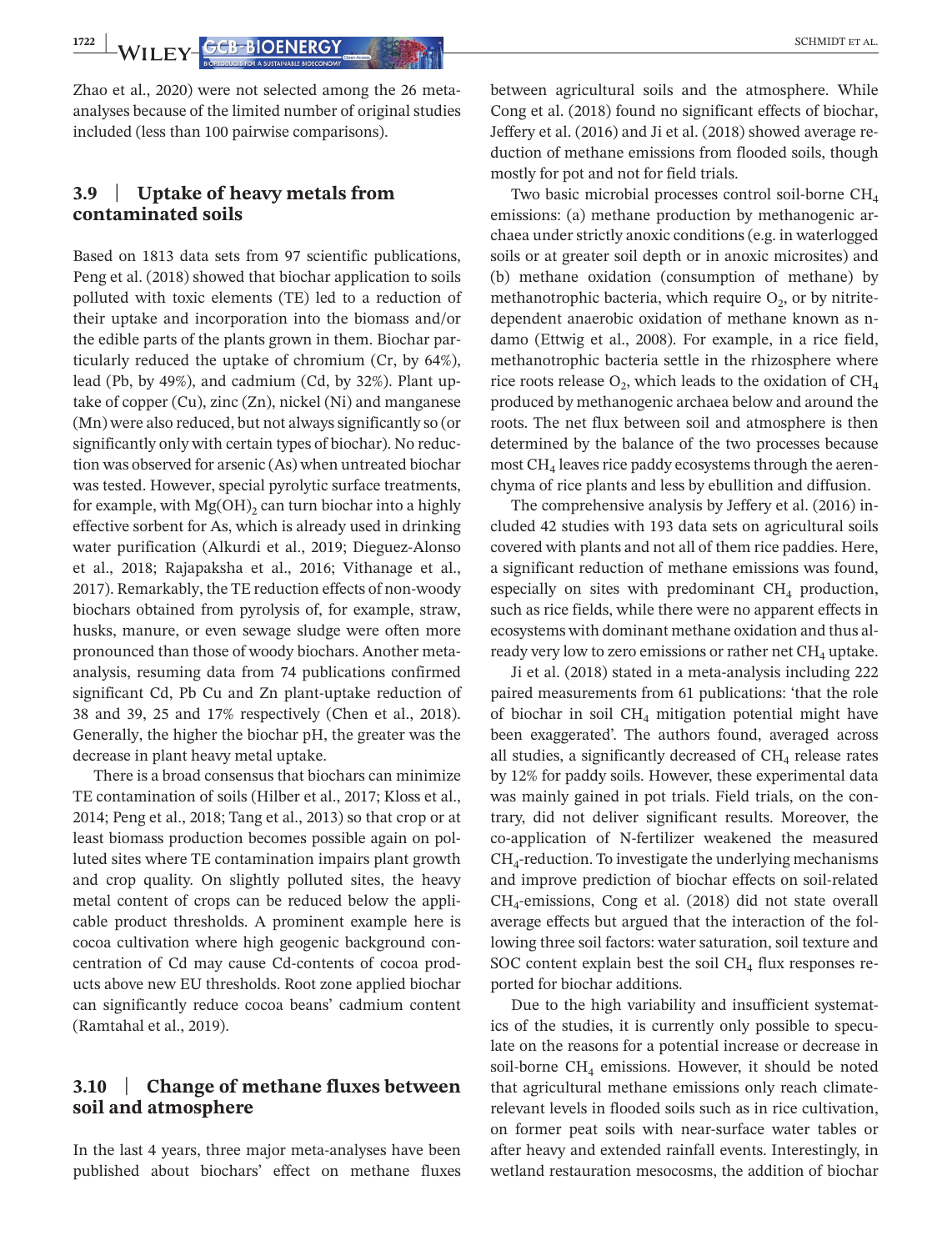greatly decreased cumulative  $CH<sub>4</sub>$  emissions by up to 92%; the effect was most pronounced in waterlogged or fieldcapacity mesocosms that had received additions of compost as a source of labile C for  $CH<sub>4</sub>$  formation via archaeal methanogenesis (Rubin et al., 2020). It is evident that the mechanisms of reduced or increased  $CH<sub>4</sub>$  fluxes tied to biochar properties, soil moisture conditions and the soil microbiome deserves further research.

Co-feeding biochar to ruminants had in some experiments the effect of reduced enteric methane emissions (Leng et al., 2013). This effect could not yet be confirmed by most published studies (Schmidt et al., 2019). It was further suggested that the application of biochar in animal bedding and as an additive for liquid manure storage could reduce manure-related methane emissions (Kammann et al., 2017). However, reliable experimental data are still missing, mainly due to the complexity of methane measurements in animal housing and large manure lagoons with sufficient replicates. No meta-analysis on biochar uses in animal farming was published yet.

# **3.11**  $\phantom{0}$  **Reduction of N<sub>2</sub>O and effects on NH3 emissions and nitrate leaching**

The reduction of soil nitrous oxide emissions through biochar amendment is one of the best-documented effects of its use. The first meta-analysis on this topic was already conducted in 2014 (Cayuela et al., 2014). It showed a mean reduction of  $N_2O$  emissions when using biochar of 49% across all studies, although they were mostly laboratorybased studies with high biochar application rates.

In a meta-analysis including only results from field studies Verhoeven et al. (2017) found an average decrease in  $N_2O$  emissions of 12.4%. However, considering the high diversity of biochars used as well as cropping systems and pedo-climatic conditions, the number of direct comparisons included was relatively low (122). The authors highlighted the importance of data collection at field scale, specifically the necessity of long-term studies across varied cropping systems, and the assessment of yield-scaled  $N<sub>2</sub>O$  emissions.

A more recent meta-analysis, which evaluated 88 studies, showed a reduction in cumulative  $N_2O$  emissions (435 paired records) of 38% across all studies (field and greenhouse; fertilized and unfertilized) and 46% when only experiments with mineral fertilization were considered (Borchard et al., 2019). Application rates below 10 t ha<sup> $-1$ </sup> had lower effects. The largest reductions were achieved using biochars with a production temperature of 600–700℃ and using woody feedstock for biochar production. Based on these three meta-analyses, a clear consensus can be stated: Biochar soil application reduces agricultural

 $N<sub>2</sub>O$  emissions. Further research on the permanence of  $N<sub>2</sub>O$  emission reduction is still needed because the vast majority of (field) studies primarily measured emission reduction in the first year after application. However, Hagemann, Joseph, et al. (2017) could show that biochar reduced  $N_2O$  emissions from a field fertilized with mineral N by 63% in the third year after application.

Cumulative nitrate leaching (120 paired records) was significantly reduced by 26% to 32% by biochar in studies with an observation period of at least 30 days. Longer study duration was associated with more significant nitrate leaching reductions (Borchard et al., 2019). This result is consistent with the lower extraction of mineral N found using traditional methods as reported in section 3.7. and the discovery of reversible uptake of nitrate in biochar particles after aging in soil or compost, which results in the formation of an organic coating that enables biochar to more effectively retain anions (Hagemann, Joseph, et al., 2017; Hagemann, Kammann, et al., 2017; Haider et al., 2016; Joseph et al., 2017; Kammann et al., 2015). Also, low-molecular-weight organic acids in aqueous solution (Achor et al. 2020) and the general presence of acidity, respective a lowered pH in solution (Fidel et al., 2018), have been shown to increase the ability of biochars to immobilize nitrate. In the above-mentioned wetland restauration study of Rubin et al. (2020), where up to 10% biochar addition decreased nitrate leaching up to 92%, the soil had a low pH of 4.6. Hence, organic coating and organic acid adsorption may be part of the overall mechanisms underlying the meta-study result of Borchard et al. (2019) on nitrate leaching in the presence of biochar.

In a meta-analysis of 41 studies and 144 pairwise comparisons, summarizing the effect of biochar on gaseous ammonia losses from agricultural field, no significant effect was observed. A high variation of results, with increases or decreases in  $NH_3$ -emissions, was found depending on soil and type of biochar used (Sha et al., 2019). For example, the application of alkaline biochar to highly acidic soils increased ammonia volatilization and emissions. In contrast, when the biochar was applied together with mineral or organic fertilizer (<200  $kg$  N ha<sup>-1</sup>), or when the biochar was acidified, both resulted in significantly reduced ammonia emissions. Looking at ammonia, relevant emissions occur during storage and application of (liquid) manure. However, only few studies are available, also due to complexity of gas sampling in animal housing and during application of liquid manure. Additionally, effects of biochar will strongly depend on the method and timing of biochar use (feed vs. bedding vs. manure) which impact further the comparability of studies.

So far, however, there are no studies that investigated  $N_2O$ ,  $NH_3$  emissions or nitrate leaching from biocharbased fertilization with root-zone application, where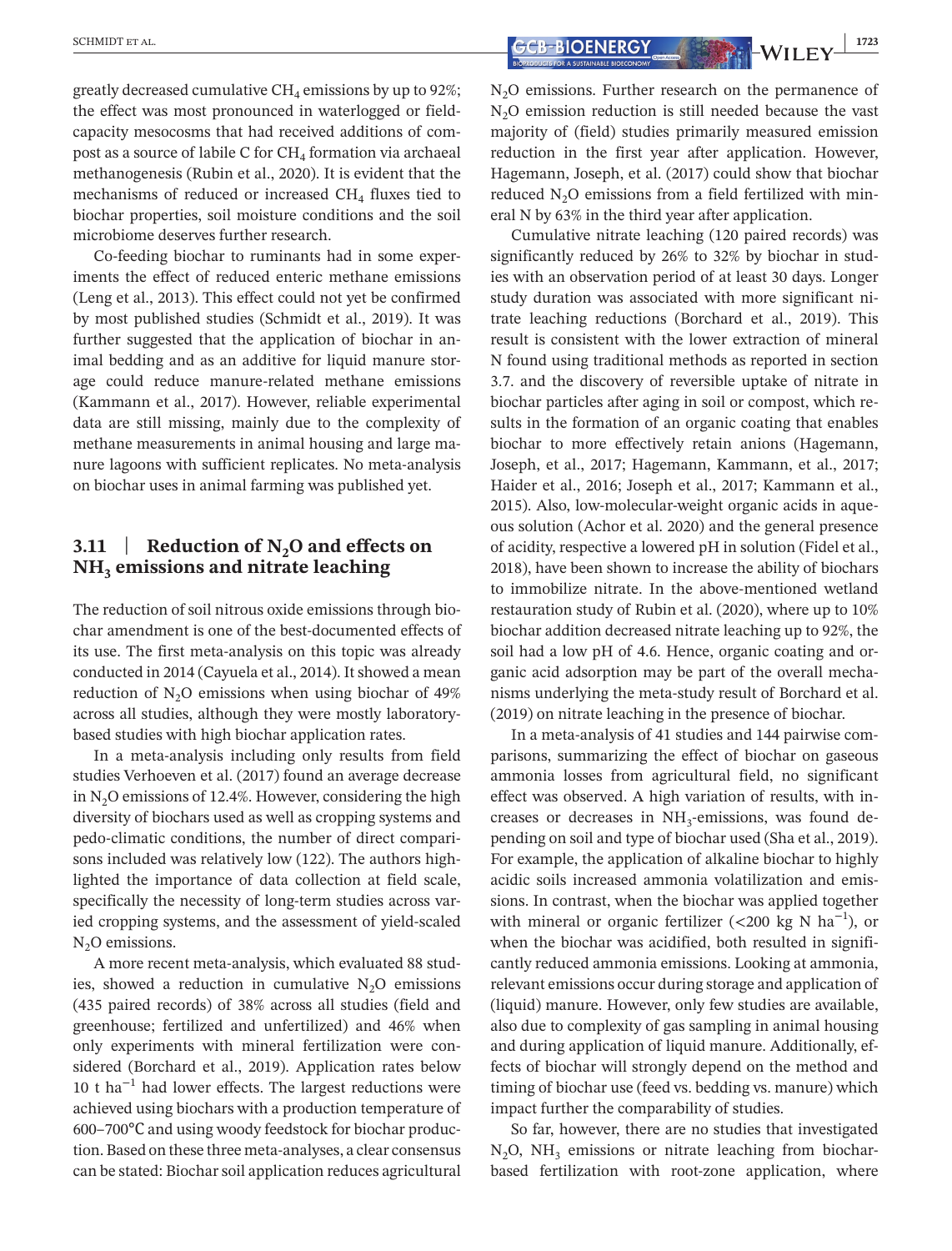**1724** WILEY-CCB-BIOENERGY **AND AND AND ARRIVE SCHMIDT ET AL.** 

fertilizer is exposed to an environment with locally very high biochar concentrations although the overall biochar application rate may be as low as 1 t ha<sup> $-1$ </sup>.

# **4** | **CONCLUSIONS AND FUTURE CONSIDERATIONS**

In 26 meta-analyses published since 2016, encompassing more than 1500 scientific publications, the application of biochar delivered mean positive effects for all investigated parameters regarding performance and environmental impact of land cultivation. No negative agronomic or environmental effects were consistently demonstrated for any of the parameters evaluated. Even if there is a certain tendency in scientific publication practice to publish rather significant and positive results (publication bias), the number of studies and the selection criteria used here nevertheless stands for a robust data basis.

These considerable improvements in such a broad spectrum of agronomic parameters (Figure 2) do not mean that all major questions regarding the use of biochar have already been answered nor that it should automatically be considered an economically viable practice. The question of economic viability arises particularly in Central-Northern Europe, northern North America and other regions with annual mean temperatures below 10℃, where systematic yield increases by biochar application could not be achieved yet.

However, since around 2015, new agronomic methods of biochar application have been gaining attention. Today, biochar is more often used in combination with fertilizers and biochar-based fertilizers that are applied, for example, in the root zone, at significantly lower application rates of  $0.5 - 2$  t (DM) per hectare which may be repeated annually (Blackwell et al., 2010; Cornelissen et al., 2013; Joseph et al., 2013; Liang et al., 2021; Schmidt et al., 2017a,2017b; Ye et al., 2020). The biomass necessary for producing these lower biochar amounts may be either obtained from the agricultural land directly (e.g. crop residue plus agroforestry, hedgerow pruning of landscape biodiversity or of wind-protection elements) or could be purchased, as these lower doses of biochar may be financially more affordable. However, scientific literature on these new methods is still rare and only a few of the reviewed meta-studies used data from those recent experiments. However, the investigation of effects of the application of larger amounts of biochar are meaningful for (a) the identification of possible negative effects (b) achievable biochar effects which can be further optimized with tailored biochars for specific soils and applications, with a spectrum of organic, mineral, and biological enhancements, and with advanced

application strategies such as micronized biochar with drip irrigation and (c) evaluating biochar as a soil carbon sequestration and hence CDR measure.

Although scientific studies are primarily concerned with investigating underlying mechanisms and metaanalyses summarize overall effects, industrial research and development aim to achieve optimized products with the highest possible efficiencies. If special biochar products are developed for specific applications based on the scientific results from the meta-analyses, higher increases in yield, root growth, SOC, nutrient efficiency and GHG emission reductions than those reported here might be possible.

#### **ACKNOWLEDGEMENTS**

This study was conducted within the BioC project of the r4d call of the Swiss National Science Foundation (Grant No.: IZ08Zo\_177346). HPS, TDB, JL & NH thank the Swiss Federal Office for Agriculture for supporting an initial summary on biochar meta-analyses. MLC & MASM thanks the Spanish Ministry of Science, Innovation and Universities for the project #RTI2018-099417-B-I00 cofunded with EU FEDER funds. CIK, HPS & NH are thankful for the support from the German Federal Ministry of Education and Research, the Research Council of Norway, and PTJ Jülich for the ABC4SOIL project (Grant No.: FACCE Surplus XP18\_88234) and the German Federal Ministry for Economy and Energy for further support (ZIM Grant No: ZF4203804SB8).

#### **DATA AVAILABILITY STATEMENT**

The data that support the findings of this study are available from the corresponding author upon reasonable request.

#### **ORCID**

*Hans-Peter Schmidt* **[https://orcid.](https://orcid.org/0000-0001-8275-7506)** [org/0000-0001-8275-7506](https://orcid.org/0000-0001-8275-7506) *Jens Leifeld* <https://orcid.org/0000-0002-7245-9852> *Maria Luz Cayuela* **[https://orcid.](https://orcid.org/0000-0003-0929-4204)** [org/0000-0003-0929-4204](https://orcid.org/0000-0003-0929-4204)

#### **REFERENCES**

- Achor, S., Aravis, C., Heaney, N., Odion, E., & Lin, C. (2020). Response of organic acid-mobilized heavy metals in soils to biochar application. *Geoderma*, *378*, 114628. [https://doi.](https://doi.org/10.1016/J.GEODERMA.2020.114628) [org/10.1016/J.GEODERMA.2020.114628](https://doi.org/10.1016/J.GEODERMA.2020.114628)
- Alkurdi, S. S. A., Herath, I., Bundschuh, J., Al-Juboori, R. A., Vithanage, M., & Mohan, D. (2019). Biochar versus bone char for a sustainable inorganic arsenic mitigation in water: What needs to be done in future research? *Environment International*, *127*, 52–69. <https://doi.org/10.1016/J.ENVINT.2019.03.012>
- Allen, R. L. (1846). *A brief compend of American agriculture*. Saxton & Miles.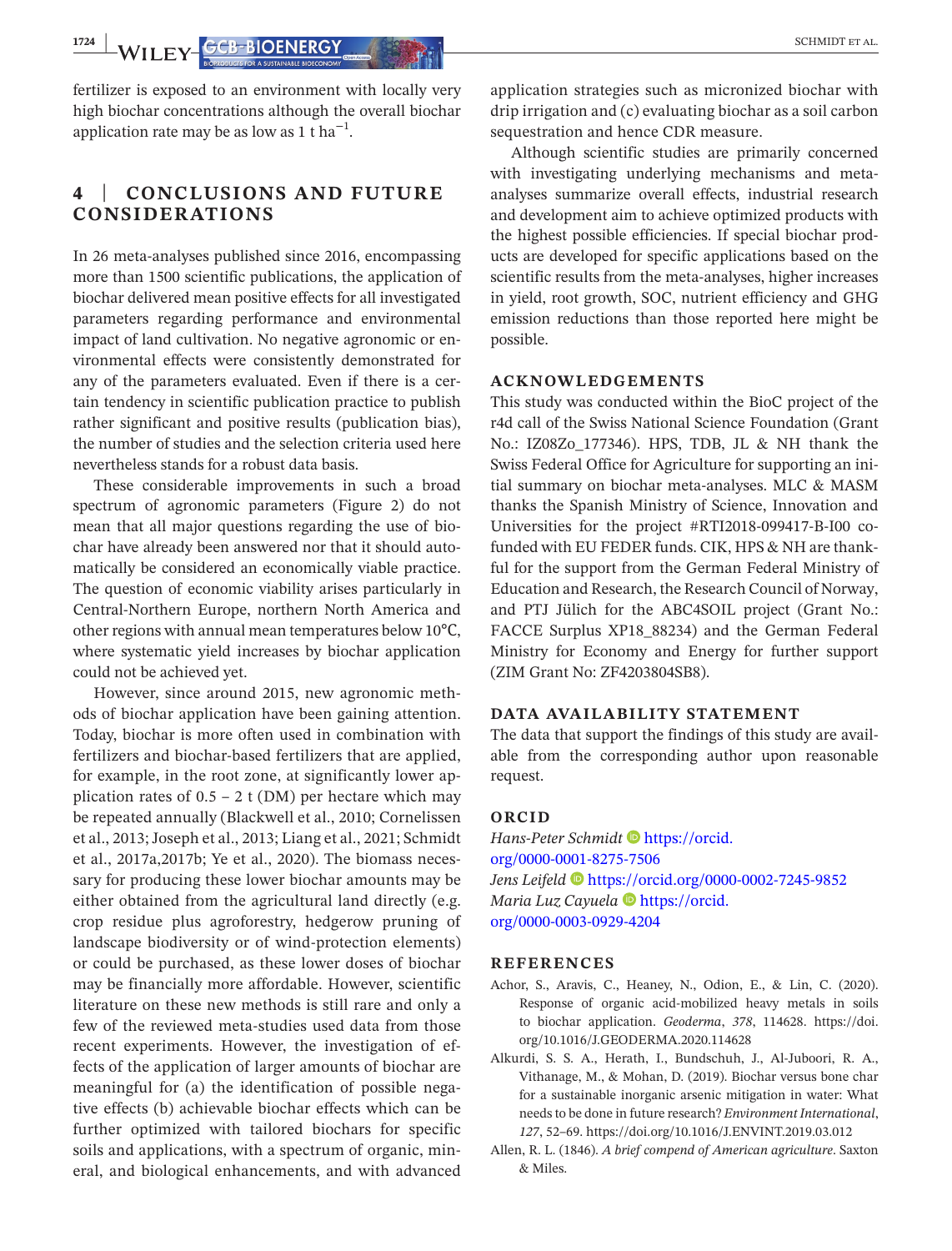- Bai, X., Huang, Y., Ren, W., Coyne, M., Jacinthe, P., Tao, B., Hui, D., Yang, J., & Matocha, C. (2019). Responses of soil carbon sequestration to climate-smart agriculture practices: A metaanalysis. *Global Change Biology*, *25*(8), 2591–2606. [https://doi.](https://doi.org/10.1111/gcb.14658) [org/10.1111/gcb.14658](https://doi.org/10.1111/gcb.14658)
- Barber, S. T., Yin, J., Draper, K., & Trabold, T. A. (2018). Closing nutrient cycles with biochar- from filtration to fertilizer. *Journal of Cleaner Production*, *197*, 1597–1606. [https://doi.org/10.1016/J.](https://doi.org/10.1016/J.JCLEPRO.2018.06.136) [JCLEPRO.2018.06.136](https://doi.org/10.1016/J.JCLEPRO.2018.06.136)
- Barghi, M. H. (2018). Use of capillary action to control soil moisture [doctoral thesis at University of Birmingham]. [https://ethes](https://etheses.bham.ac.uk//id/eprint/9055/1/Heidar_Barghi2019PhD.pdf) [es.bham.ac.uk//id/eprint/9055/1/Heidar\\_Barghi2019PhD.pdf](https://etheses.bham.ac.uk//id/eprint/9055/1/Heidar_Barghi2019PhD.pdf).
- Bartoli, M., Giorcelli, M., Jagdale, P., Rovere, M., & Tagliaferro, A. (2020). A review of non-soil biochar applications. *Materials (Basel, Switzerland)*, *13*(2), [https://doi.org/10.3390/ma130](https://doi.org/10.3390/ma13020261) [20261](https://doi.org/10.3390/ma13020261)
- Bezerra, J., Turnhout, E., Vasquez, I. M., Rittl, T. F., Arts, B., & Kuyper, T. W. (2019). The promises of the Amazonian soil: Shifts in discourses of Terra Preta and biochar. *Journal of Environmental Policy & Planning*, *21*(5), 623–635. [https://doi.](https://doi.org/10.1080/1523908X.2016.1269644) [org/10.1080/1523908X.2016.1269644](https://doi.org/10.1080/1523908X.2016.1269644)
- Biederman, L. A., & Harpole, W. S. (2013). Biochar and its effects on plant productivity and nutrient cycling: a meta-analysis. *GCB Bioenergy*, *5*(2), 202–214. <https://doi.org/10.1111/gcbb.12037>
- Blackwell, P., Krull, E., Butler, G., Herbert, A., & Solaiman, Z. (2010). Effect of banded biochar on dryland wheat production and fertiliser use in south-western Australia: An agronomic and economic perspective. *Soil Research*, *48*(7), 531–545. [https://doi.](https://doi.org/10.1071/SR10014) [org/10.1071/SR10014](https://doi.org/10.1071/SR10014)
- Blanco-Canqui, H., Laird, D. A., Heaton, E. A., Rathke, S., & Acharya, B. S. (2020). Soil carbon increased by twice the amount of biochar carbon applied after 6 years: Field evidence of negative priming. *GCB Bioenergy*, *12*(4), 240–251. [https://](https://doi.org/10.1111/gcbb.12665) [doi.org/10.1111/gcbb.12665](https://doi.org/10.1111/gcbb.12665)
- Borchard, N., Schirrmann, M., Cayuela, M. L., Kammann, C., Wrage-Mönnig, N., Estavillo, J. M., Fuertes-Mendizábal, T., Sigua, G., Spokas, K., Ippolito, J. A., & Novak, J. (2019). Biochar, soil and land-use interactions that reduce nitrate leaching and N2O emissions: A meta-analysis. *Science of the Total Environment*, *651*, 2354–2364. [https://doi.org/10.1016/J.SCITO](https://doi.org/10.1016/J.SCITOTENV.2018.10.060) [TENV.2018.10.060](https://doi.org/10.1016/J.SCITOTENV.2018.10.060)
- Bruun, E. W., Petersen, C. T., Hansen, E., Holm, J. K., & Hauggaard-Nielsen, H. (2014). Biochar amendment to coarse sandy subsoil improves root growth and increases water retention. *Soil Use and Management*, *30*(1), 109–118. [https://doi.org/10.1111/](https://doi.org/10.1111/sum.12102) [sum.12102](https://doi.org/10.1111/sum.12102)
- Cao, Y., Wang, X., Bai, Z., Chadwick, D., Misselbrook, T., G. Sommer, S., Qin, W., & Ma, L. (2019). Mitigation of ammonia, nitrous oxide and methane emissions during solid waste composting with different additives: A meta-analysis. *Journal of Cleaner Production*, *235*, 626–635. [https://doi.org/10.1016/J.JCLEP](https://doi.org/10.1016/J.JCLEPRO.2019.06.288) [RO.2019.06.288](https://doi.org/10.1016/J.JCLEPRO.2019.06.288)
- Cardinael, R., Chevallier, T., Cambou, A., Béral, C., Barthès, B. G., Dupraz, C., Durand, C., Kouakoua, E., & Chenu, C. (2017). Increased soil organic carbon stocks under agroforestry: A survey of six different sites in France. *Agriculture, Ecosystems & Environment*, *236*, 243–255. [https://doi.org/10.1016/J.](https://doi.org/10.1016/J.AGEE.2016.12.011) [AGEE.2016.12.011](https://doi.org/10.1016/J.AGEE.2016.12.011)
- Cato, M. P. (1935). *On agriculture*. Harvard University Press.

**SCHMIDT ET AL. 1725 18 (SCH-BIOENERGY ) 18 (SCH-BIOENERGY ) 18 (SCH-BIOENERGY** ) **18 (SCH)** 

- Cayuela, M. L., van Zwieten, L., Singh, B. P., Jeffery, S., Roig, A., & Sánchez-Monedero, M. A. (2014). Biochar's role in mitigating soil nitrous oxide emissions: A review and meta-analysis. *Agriculture, Ecosystems & Environment*, *191*, 5–16. [https://doi.](https://doi.org/10.1016/J.AGEE.2013.10.009) [org/10.1016/J.AGEE.2013.10.009](https://doi.org/10.1016/J.AGEE.2013.10.009)
- Chen, D., Liu, X., Bian, R., Cheng, K., Zhang, X., Zheng, J., Joseph, S., Crowley, D., Pan, G., & Li, L. (2018). Effects of biochar on availability and plant uptake of heavy metals - A meta-analysis. *Journal of Environmental Management*, *222*, 76–85. [https://doi.](https://doi.org/10.1016/j.jenvman.2018.05.004) [org/10.1016/j.jenvman.2018.05.004](https://doi.org/10.1016/j.jenvman.2018.05.004)
- Chew, J., Zhu, L., Nielsen, S., Graber, E., Mitchell, D. R. G., Horvat, J., Mohammed, M., Liu, M., van Zwieten, L., Donne, S., Munroe, P., Taherymoosavi, S., Pace, B., Rawal, A., Hook, J., Marjo, C., Thomas, D. S., Pan, G., Li, L., Fan, X. (2020). Biochar-based fertilizer: Supercharging root membrane potential and biomass yield of rice. *Science of the Total Environment*, *713*, 136431. <https://doi.org/10.1016/j.scitotenv.2019.136431>
- Cong, W., Meng, J., & Ying, S. C. (2018). Impact of soil properties on the soil methane flux response to biochar addition: A metaanalysis. *Environmental Science. Processes & Impacts*, *20*(9), 1202–1209. <https://doi.org/10.1039/c8em00278a>
- Conte, P., & Schmidt, H.-P. (2017). Soil-water interactions unveiled by fast field cycling NMR relaxometry. *eMagRes*, *6*(4), 1–12. <https://doi.org/10.1002/9780470034590.emrstm1535>
- Coppola, A. I., Wiedemeier, D. B., Galy, V., Haghipour, N., Hanke, U. M., Nascimento, G. S., Usman, M., Blattmann, T. M., Reisser, M., Freymond, C. V., Zhao, M., Voss, B., Wacker, L., Schefuß, E., Peucker-Ehrenbrink, B., Abiven, S., Schmidt, M. W. I., & Eglinton, T. I. (2018). Global-scale evidence for the refractory nature of riverine black carbon. *Nature Geoscience*, *11*(8), 584– 588. <https://doi.org/10.1038/s41561-018-0159-8>
- Cornelissen, G., Martinsen, V., Shitumbanuma, V., Alling, V., Breedveld, G., Rutherford, D., Sparrevik, M., Hale, S., Obia, A., & Mulder, J. (2013). Biochar effect on maize yield and soil characteristics in five conservation farming sites in Zambia. *Agronomy*, *3*(2), 256–274.<https://doi.org/10.3390/agronomy3020256>
- Dai, Y., Zheng, H., Jiang, Z., & Xing, B. (2020). Combined effects of biochar properties and soil conditions on plant growth: A metaanalysis. *Science of the Total Environment*, *713*, 136635. [https://](https://doi.org/10.1016/J.SCITOTENV.2020.136635) [doi.org/10.1016/J.SCITOTENV.2020.136635](https://doi.org/10.1016/J.SCITOTENV.2020.136635)
- Dai, Z., Zhang, X., Tang, C., Muhammad, N., Wu, J., Brookes, P. C., & Xu, J. (2017). Potential role of biochars in decreasing soil acidification - A critical review. *Science of the Total Environment*, *581– 582*, 601–611.<https://doi.org/10.1016/j.scitotenv.2016.12.169>
- DeLuca, T. H., MacKenzie, M. D., Gundale, M. J., & Holben, W. E. (2006). Wildfire-produced charcoal directly influences nitrogen C-cycling in ponderosa pine forests. *Soil Science Society of America Journal*, *70*(2), 448–453. [https://doi.org/10.2136/sssaj](https://doi.org/10.2136/sssaj2005.0096) [2005.0096](https://doi.org/10.2136/sssaj2005.0096)
- Dieguez-Alonso, A., Anca-Couce, A., Frišták, V., Moreno-Jiménez, E., Bacher, M., Bucheli, T., Cimò, G., Conte, P., Hagemann, N., Haller, A., Hilber, I., Husson, O., Kammann, C. I., Kienzl, N., Leifeld, J., Rosenau, T., Soja, G., & Schmidt, H.-P. (2018). Designing biochar properties through the blending of biomass feedstock with metals: Impact on oxyanions adsorption behavior. *Chemosphere*, *214*, 743–753. [https://doi.org/10.1016/J.](https://doi.org/10.1016/J.CHEMOSPHERE.2018.09.091) [CHEMOSPHERE.2018.09.091](https://doi.org/10.1016/J.CHEMOSPHERE.2018.09.091)
- Dietrich, C. C., Rahaman, M. A., Robles-Aguilar, A. A., Latif, S., Intani, K., Müller, J., & Jablonowski, N. D. (2020). Nutrient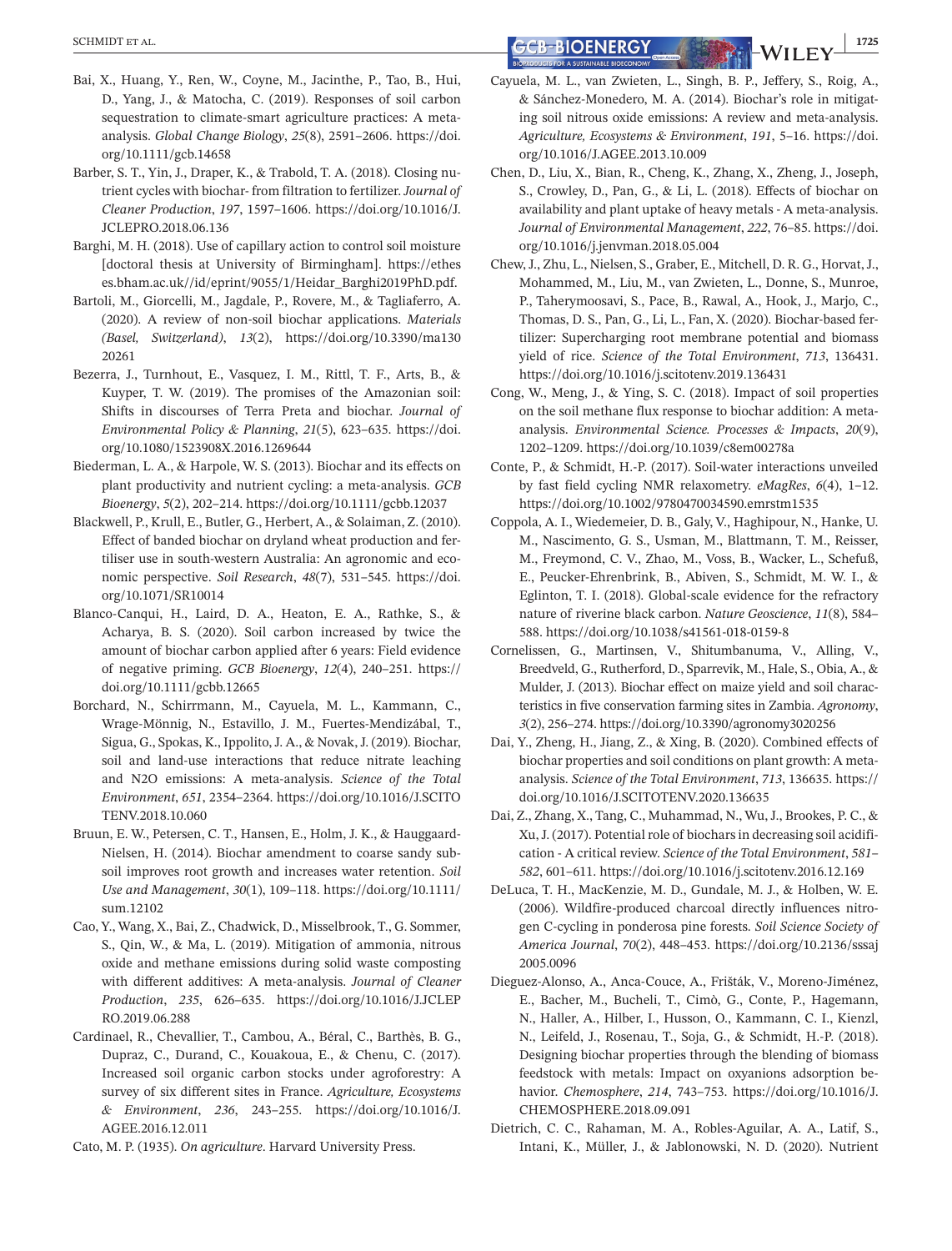**1726 | <b>A***I*II EX GCI-BOENERGY *|* **CONFIGU** 

loaded biochar doubled biomass production in juvenile maize plants (Zea mays L.). *Agronomy*, *10*(4), 1–12. [https://doi.](https://doi.org/10.3390/agronomy10040567) [org/10.3390/agronomy10040567](https://doi.org/10.3390/agronomy10040567)

- Ding, F., Van Zwieten, L., Zhang, W., Weng, Z., Shi, S., Wang, J., & Meng, J. (2018). A meta-analysis and critical evaluation of influencing factors on soil carbon priming following biochar amendment. *Journal of Soils and Sediments*, *18*(4), 1507–1517. <https://doi.org/10.1007/s11368-017-1899-6>
- Downie, A. E., Van Zwieten, L., Smernik, R. J., Morris, S., & Munroe, P. R. (2011). Terra Preta Australis: Reassessing the carbon storage capacity of temperate soils. *Agriculture, Ecosystems & Environment*, *140*(1–2), 137–147. [https://doi.org/10.1016/J.](https://doi.org/10.1016/J.AGEE.2010.11.020) [AGEE.2010.11.020](https://doi.org/10.1016/J.AGEE.2010.11.020)
- EBC. (2020). Certification of the Carbon Sink Potential of Biochar. Ithaka Institute, Arbaz, Switzerland. [http://european-bioch](http://european-biochar.org/en/c-sink) [ar.org/en/c-sink](http://european-biochar.org/en/c-sink). Version 2.1E of 1st February 2021.
- Edeh, I. G., Mašek, O., & Buss, W. (2020). A meta-analysis on biochar's effects on soil water properties – New insights and future research challenges. *Science of the Total Environment*, *714*, 136857. <https://doi.org/10.1016/j.scitotenv.2020.136857>
- Edenborn, S. L., Johnson, L. M. K., Edenborn, H. M., Albarran-Jack, M. R., & Demetrion, L. D. (2018). Amendment of a hardwood biochar with compost tea: effects on plant growth, insect damage and the functional diversity of soil microbial communities. *Biological Agriculture & Horticulture*, *34*(2), 88–106. [https://doi.](https://doi.org/10.1080/01448765.2017.1388847) [org/10.1080/01448765.2017.1388847](https://doi.org/10.1080/01448765.2017.1388847)
- Embren, B. (2016). Planting urban trees with biochar. *The Biochar Journal*, [www.biochar-journal.org/en/ct/77.](http://www.biochar-journal.org/en/ct/77)
- Ettwig, K. F., Shima, S., van de Pas-Schoonen, K. T., Kahnt, J., Medema, M. H., op den Camp, H. J. M., Jetten, M. S. M., & Strous, M. (2008). Denitrifying bacteria anaerobically oxidize methane in the absence of *Archaea*. *Environmental Microbiology*, *10*(11), 3164–3173. <https://doi.org/10.1111/j.1462-2920.2008.01724.x>
- Farrar, M. B., Wallace, H. M., Xu, C. Y., Nguyen, T. T. N., Tavakkoli, E., Joseph, S., & Bai, S. H. (2019). Short-term effects of organomineral enriched biochar fertiliser on ginger yield and nutrient cycling. *Journal of Soils and Sediments*, *19*(2), 668–682. [https://](https://doi.org/10.1007/s11368-018-2061-9) [doi.org/10.1007/s11368-018-2061-9](https://doi.org/10.1007/s11368-018-2061-9)
- Fidel, R. B., Laird, D. A., & Spokas, K. A. (2018). Sorption of ammonium and nitrate to biochars is electrostatic and pH-dependent. *Scientific Reports*, *8*(1), 17627. [https://doi.org/10.1038/s41598-](https://doi.org/10.1038/s41598-018-35534-w) [018-35534-w](https://doi.org/10.1038/s41598-018-35534-w)
- Frausin, V., Fraser, J. A., Narmah, W., Lahai, M. K., Winnebah, T. R. A., Fairhead, J., & Leach, M. (2014). "God made the soil, but we made it fertile": Gender, knowledge, and practice in the formation and use of african dark earths in Liberia and Sierra Leone. *Human Ecology*, *42*(5), 695–710. [https://doi.org/10.1007/s1074](https://doi.org/10.1007/s10745-014-9686-0) [5-014-9686-0](https://doi.org/10.1007/s10745-014-9686-0)
- Fuss, S., Lamb, W. F., Callaghan, M. W., Hilaire, J., Creutzig, F., Amann, T., Beringer, T., de Oliveira Garcia, W., Hartmann, J., Khanna, T., Luderer, G., Nemet, G. F., Rogelj, J., Smith, P., Vicente, J. L. V., Wilcox, J., del Mar Zamora Dominguez, M., & Minx, J. C. (2018). Negative emissions—Part 2: Costs, potentials and side effects. *Environmental Research Letters*, *13*(6), 063002. <https://doi.org/10.1088/1748-9326/aabf9f>
- Gao, S., DeLuca, T. H., & Cleveland, C. C. (2019). Biochar additions alter phosphorus and nitrogen availability in agricultural ecosystems: A meta-analysis. *Science of the Total Environment*, *654*, 463–472. [https://doi.org/10.1016/J.SCITO](https://doi.org/10.1016/J.SCITOTENV.2018.11.124) [TENV.2018.11.124](https://doi.org/10.1016/J.SCITOTENV.2018.11.124)
- Gao, Y., Shao, G., Lu, J., Zhang, K., Wu, S., & Wang, Z. (2020). Effects of biochar application on crop water use efficiency depend on experimental conditions: A meta-analysis. *Field Crops Research*, *249*, 107763. <https://doi.org/10.1016/J.FCR.2020.107763>
- Glaser, B. (2007). Prehistorically modified soils of central Amazonia: A model for sustainable agriculture in the twenty-first century. *Philosophical Transactions of the Royal Society B-Biological Sciences*, *362*(1478), 187–196. [https://doi.org/10.1098/Rstb.](https://doi.org/10.1098/Rstb.2006.1978)  [2006.1978](https://doi.org/10.1098/Rstb.2006.1978)
- Glaser, B., & Birk, J. (2012). State of the scientific knowledge on properties and genesis of Anthropogenic Dark Earths in Central Amazonia (terra preta de Índio). *Geochimica Et Cosmochimica Acta*, *82*, 39–51. <https://doi.org/10.1016/j.gca.2010.11.029>
- Glaser, B., Haumaier, L., Guggenberger, G., & Zech, W. (2001). The "Terra Preta" phenomenon: A model for sustainable agriculture in the humid tropics. *Naturwissenschaften*, *88*(1), 37–41. <https://doi.org/10.1007/s001140000193>
- Glaser, B., & Lehr, V.-I. (2019). Biochar effects on phosphorus availability in agricultural soils: A meta-analysis. *Scientific Reports*, *9*(1), 9338.<https://doi.org/10.1038/s41598-019-45693-z>
- Glaser, B., Wiedner, K., Seelig, S., Schmidt, H.-P., & Gerber, H. (2014). Biochar organic fertilizers from natural resources as substitute for mineral fertilizers. *Agronomy for Sustainable Development*, *35*(2), 667–678. <https://doi.org/10.1007/s13593-014-0251-4>
- Godlewska, P., Schmidt, H. P., Ok, Y. S., & Oleszczuk, P. (2017). Biochar for composting improvement and contaminants reduction. A review. *Bioresource Technology*, *246*, 193–202. [https://](https://doi.org/10.1016/j.biortech.2017.07.095) [doi.org/10.1016/j.biortech.2017.07.095](https://doi.org/10.1016/j.biortech.2017.07.095)
- Gurevitch, J., Koricheva, J., Nakagawa, S., & Stewart, G. (2018). Meta-analysis and the science of research synthesis. *Nature*, *555*(7695), 175–182. <https://doi.org/10.1038/nature25753>
- Hagemann, N., Joseph, S., Schmidt, H., Kammann, C. I., Harter, J., Borch, T., Young, R. B., Varga, K., Taherymoosavi, S., Elliott, K. W., Albu, M., Mayrhofer, C., Obst, M., Conte, P., Dieguez-, A., Orsetti, S., Subdiaga, E., Behrens, S., Kappler, A., … Sciences, C. (2017). Organic coating on biochar explains its nutrient retention and stimulation of soil fertility. *Nature Communications*, *8*(1), 1089–1101.<https://doi.org/10.1038/s41467-017-01123-0>
- Hagemann, N., Kammann, C. I., Schmidt, H.-P., Kappler, A., & Behrens, S. (2017). Nitrate capture and slow release in biochar amended compost and soil. *PLoS One*, *12*(2), e0171214. [https://](https://doi.org/10.1371/journal.pone.0171214) [doi.org/10.1371/journal.pone.0171214](https://doi.org/10.1371/journal.pone.0171214)
- Hagemann, N., Spokas, K., Schmidt, H.-P., Kägi, R., Böhler, M. A., & Bucheli, T. D. (2018). Activated carbon, biochar and charcoal: Linkages and synergies across pyrogenic carbon's ABCs. *Water (Switzerland)*, *10*(2), 182. <https://doi.org/10.3390/w10020182>
- Haider, G., Joseph, S., Steffens, D., Müller, C., Taherymoosavi, S., Mitchell, D., & Kammann, C. I. (2020). Mineral nitrogen captured in field-aged biochar is plant-available. *Scientific Reports*, *10*(1), 1–12.<https://doi.org/10.1038/s41598-020-70586-x>
- Haider, G., Steffens, D., Müller, C., & Kammann, C. I. (2016). Standard extraction methods may underestimate nitrate stocks captured by field-aged biochar. *Journal of Environment Quality*, *45*(4), 1196–1204.<https://doi.org/10.2134/jeq2015.10.0529>
- Hammes, K., Torn, M. S., Lapenas, A. G., & Schmidt, M. W. I. (2008). Centennial black carbon turnover observed in a Russian steppe soil. *Biogeosciences*, *5*(5), 1339–1350. [https://doi.org/10.5194/](https://doi.org/10.5194/bg-5-1339-2008) [bg-5-1339-2008](https://doi.org/10.5194/bg-5-1339-2008)
- He, Y., Yao, Y., Ji, Y., Deng, J., Zhou, G., Liu, R., Shao, J., Zhou, L., Li, N., Zhou, X., & Bai, S. H. (2020). Biochar amendment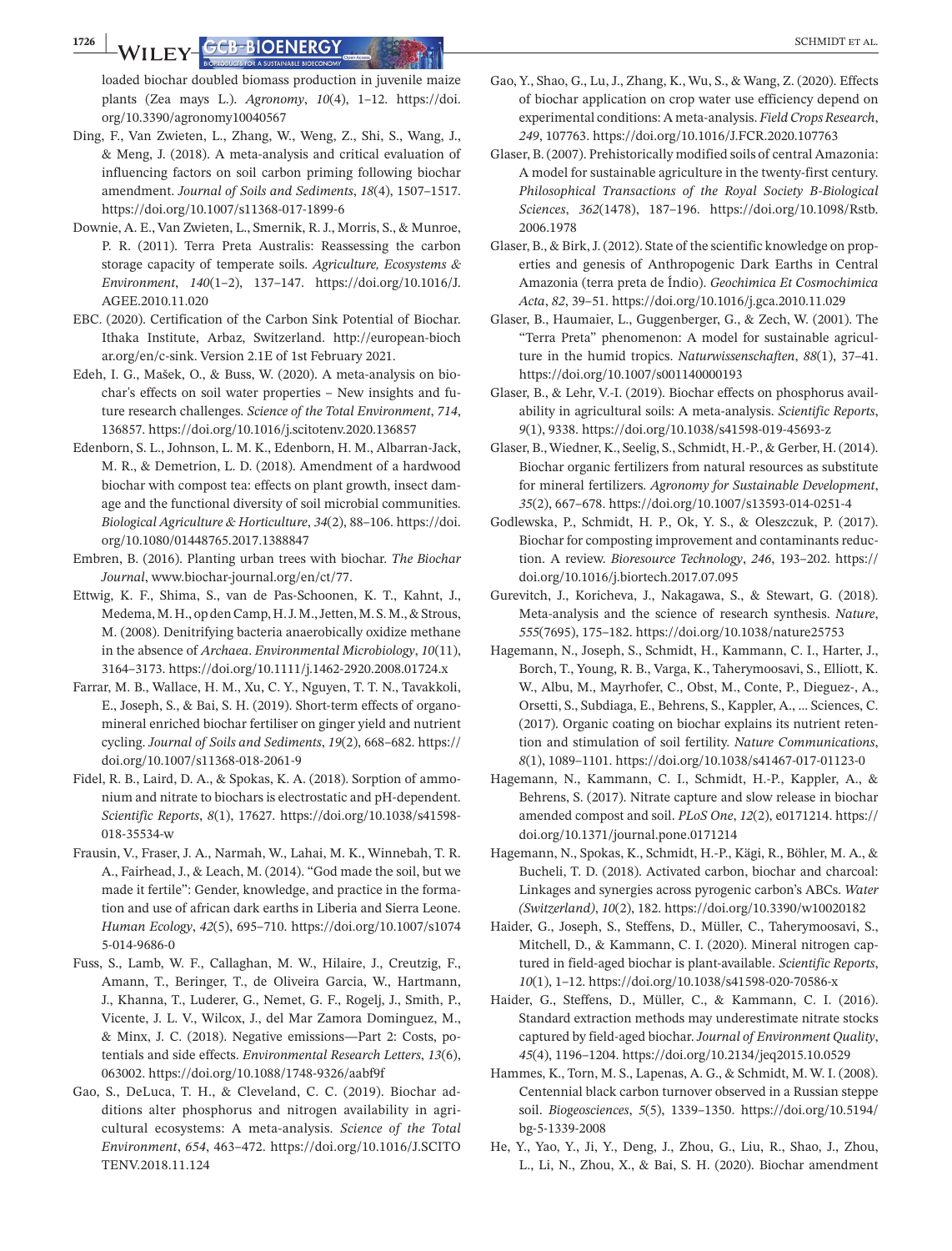boosts photosynthesis and biomass in  $C_3$  but not  $C_4$  plants: A global synthesis. *GCB Bioenergy*, *12*(8), 605–617. [https://doi.](https://doi.org/10.1111/gcbb.12720) [org/10.1111/gcbb.12720](https://doi.org/10.1111/gcbb.12720)

- Hilber, I., Bastos, A. C., Loureiro, S., Soja, G., Marz, A., Cornelissen, G., & Bucheli, T. D. (2017). The different faces of biochar: Contamination risk versus remediation tool. *Journal of Environmental Engineering and Landscape Management*, *25*(2), 86–104.<https://doi.org/10.3846/16486897.2016.1254089>
- Hungate, B. A., van Groeningen, K.-J., Six, J., Jastrow, J. D., Luo, Y., de Graaff, M.-A., van Kessel, C., & Osenberg, C. W. (2009). Assessing the effect of elevated carbon dioxide on soil carbon: A comparison of four meta-analyses. *Global Change Biology*, *15*(8), 2020–2034. <https://doi.org/10.1111/j.1365-2486.2009.01866.x>
- Ippolito, J. A., Cui, L., Kammann, C., Wrage-Mönnig, N., Estavillo, J. M., Fuertes-Mendizabal, T., Cayuela, M. L., Sigua, G., Novak, J., Spokas, K., & Borchard, N. (2020). Feedstock choice, pyrolysis temperature and type influence biochar characteristics: a comprehensive meta-data analysis review. *Biochar*, *2*(4), 421–438. <https://doi.org/10.1007/s42773-020-00067-x>
- Jeffery, S., Abalos, D., Prodana, M., Bastos, A. C., van Groenigen, J. W., Hungate, B. A., & Verheijen, F. (2017). Biochar boosts tropical but not temperate crop yields. *Environmental Research Letters*, *12*(5), 053001. [https://doi.org/10.1088/1748-9326/](https://doi.org/10.1088/1748-9326/aa67bd) [aa67bd](https://doi.org/10.1088/1748-9326/aa67bd)
- Jeffery, S., Abalos, D., Spokas, K., & Verheijen, F. G. A. (2014). Biochar for Environmental Management 2 - Biochar effects on crop yield. 299–324.
- Jeffery, S., Verheijen, F. G. A., Kammann, C., & Abalos, D. (2016). Biochar effects on methane emissions from soils: A metaanalysis. *Soil Biology and Biochemistry*, *101*, 251–258. [https://](https://doi.org/10.1016/J.SOILBIO.2016.07.021) [doi.org/10.1016/J.SOILBIO.2016.07.021](https://doi.org/10.1016/J.SOILBIO.2016.07.021)
- Jeffery, S., Verheijen, F., van der Velde, M., & Bastos, A. C. (2011). A quantitative review of the effects of biochar application to soils on crop productivity using meta-analysis. *Agriculture, Ecosystems & Environment*, *144*(1), 175–187. [https://doi.](https://doi.org/10.1016/j.agee.2011.08.015) [org/10.1016/j.agee.2011.08.015](https://doi.org/10.1016/j.agee.2011.08.015)
- Ji, C., Jin, Y., Li, C., Chen, J., Kong, D., Yu, K., Liu, S., & Zou, J. (2018). Variation in soil methane release or uptake responses to biochar amendment: A separate meta-analysis. *Ecosystems*, *21*(8), 1692–1705.<https://doi.org/10.1007/s10021-018-0248-y>
- Joseph, S., Graber, E. R., Chia, C., Munroe, P., Donne, S., Thomas, T., Nielsen, S., Marjo, C., Rutlidge, H., Pan, G., Li, L., Taylor, P., Rawal, A., & Hook, J. (2013). Shifting paradigms: Development of high-efficiency biochar fertilizers based on nano-structures and soluble components. *Carbon Management*, *4*(3), 323–343. <https://doi.org/10.4155/cmt.13.23>
- Joseph, S., Husson, O., Graber, E., van Zwieten, L., Taherymoosavi, S., Thomas, T., Nielsen, S., Ye, J., Pan, G., Chia, C., Munroe, P., Allen, J., Lin, Y., Fan, X., & Donne, S. (2015). The electrochemical properties of biochars and how they affect soil redox properties and processes. *Agronomy*, *5*(3), 322–340. [https://doi.](https://doi.org/10.3390/agronomy5030322) [org/10.3390/agronomy5030322](https://doi.org/10.3390/agronomy5030322)
- Joseph, S., Kammann, C. I., Shepherd, J. G., Conte, P., Schmidt, H.-P., Hagemann, N., Rich, A. M., Marjo, C. E., Allen, J., Munroe, P., Mitchell, D. R. G., Donne, S., Spokas, K., & Graber, E. R. (2017). Microstructural and associated chemical changes during the composting of a high temperature biochar: Mechanisms for nitrate, phosphate and other nutrient retention and release. *Science of the Total Environment*, *618*, 1210–1223. [https://doi.](https://doi.org/10.1016/j.scitotenv.2017.09.200) [org/10.1016/j.scitotenv.2017.09.200](https://doi.org/10.1016/j.scitotenv.2017.09.200)

 **|** SCHMIDT et al. **1727**

- Kammann, C. I., Glaser, B., & Schmidt, H.-P. (2016). Combining biochar and organic amendments. In S. Shackley, G. Ruysschaert, K. Zwart, & B. Glaser (Eds.), *Biochar in European soils and agriculture: Science and practice* (Earthscan, pp. 136–164). Routledge.<https://doi.org/10.4324/9781315884462>
- Kammann, C., Ippolito, J., Hagemann, N., Borchard, M., Cayuela, J., Estavillo, T., Fuertes-Mendizabal, T., Jeffery, S., Kern, J., Novak, J., Rasse, D., Saarnio, S., Schmidt, H., Spokas, K., & Wrage-Mönnig, N. (2017). Biochar as a tool to reduce the agricultural greenhouse-gas burden - knowns, unknowns and future research needs. *Journal of Environmental Engineering and Landscape Management*, *25*(2), 114–139. [https://doi.](https://doi.org/10.3846/16486897.2017.1319375) [org/10.3846/16486897.2017.1319375](https://doi.org/10.3846/16486897.2017.1319375)
- Kammann, C., Ratering, S., Eckhard, C., & Müller, C. (2012). Biochar and hydrochar effects on greenhouse gas (carbon dioxide, nitrous oxide, and methane) fluxes from soils. *Journal of Environment Quality*, *41*(4), 1052. [https://doi.org/10.2134/](https://doi.org/10.2134/jeq2011.0132) [jeq2011.0132](https://doi.org/10.2134/jeq2011.0132)
- Kammann, C. I., Schmidt, H.-P., Messerschmidt, N., Linsel, S., Steffens, D., Müller, C., Koyro, H.-W., Conte, P., & Stephen, J. (2015). Plant growth improvement mediated by nitrate capture in co-composted biochar. *Scientific Reports*, *5*, 11080–11092. <https://doi.org/10.1038/srep11080>
- Kätterer, T., Bolinder, M. A., Andrén, O., Kirchmann, H., & Menichetti, L. (2011). Roots contribute more to refractory soil organic matter than above-ground crop residues, as revealed by a long-term field experiment. *Agriculture, Ecosystems and Environment*, *141*(1–2), 184–192. [https://doi.org/10.1016/j.](https://doi.org/10.1016/j.agee.2011.02.029) [agee.2011.02.029](https://doi.org/10.1016/j.agee.2011.02.029)
- Kern, J., Giani, L., Teixeira, W., Lanza, G., & Glaser, B. (2019). What can we learn from ancient fertile anthropic soil (Amazonian Dark Earths, shell mounds, Plaggen soil) for soil carbon sequestration? *Catena*, *172*, 104–112. [https://doi.org/10.1016/J.](https://doi.org/10.1016/J.CATENA.2018.08.008) [CATENA.2018.08.008](https://doi.org/10.1016/J.CATENA.2018.08.008)
- Kloss, S., Zehetner, F., Buecker, J., Oburger, E., Wenzel, W. W., Enders, A., Lehmann, J., & Soja, G. (2014). Trace element biogeochemistry in the soil-water-plant system of a temperate agricultural soil amended with different biochars. *Environmental Science and Pollution Research*, *22*, 4513–4526. [https://doi.](https://doi.org/10.1007/s11356-014-3685-y) [org/10.1007/s11356-014-3685-y](https://doi.org/10.1007/s11356-014-3685-y)
- Koricheva, J., & Gurevitch, J. (2014). Uses and misuses of metaanalysis in plant ecology. *Journal of Ecology*, *102*(4), 828–844. <https://doi.org/10.1111/1365-2745.12224>
- Kuzyakov, Y., Friedel, J., & Stahr, K. (2000). Review of mechanisms and quantification of priming effects. *Soil Biology and Biochemistry*, *32*(11–12), 1485–1498. [https://doi.org/10.1016/](https://doi.org/10.1016/S0038-0717(00)00084-5) [S0038-0717\(00\)00084-5](https://doi.org/10.1016/S0038-0717(00)00084-5)
- Laird, D. A. (2008). The Charcoal Vision: A win–win–win scenario for simultaneously producing bioenergy, permanently sequestering carbon, while improving soil and water quality. *Agronomy Journal*, *100*(1), 178. [https://doi.org/10.2134/agron](https://doi.org/10.2134/agronj2007.0161) [j2007.0161](https://doi.org/10.2134/agronj2007.0161)
- Lehmann, J., Abiven, S., Kleber, M., Pan, G., Singh, B. P., Sohi, S. P., & Zimmerman, A. R. (2015). Persistence of biochar in soil. In J. Lehmann, & S. D. Joseph (Eds.), *Biochar for environmental management* (2nd ed., pp. 235–299). Routledge.
- Lehmann, J., Gaunt, J., & Rondon, M. (2006). Bio-char sequestration in terrestrial ecosystems – A review. *Mitigation and Adaptation Strategies for Global Change*, *11*(2), 395–419. [https://doi.](https://doi.org/10.1007/s11027-005-9006-5) [org/10.1007/s11027-005-9006-5](https://doi.org/10.1007/s11027-005-9006-5)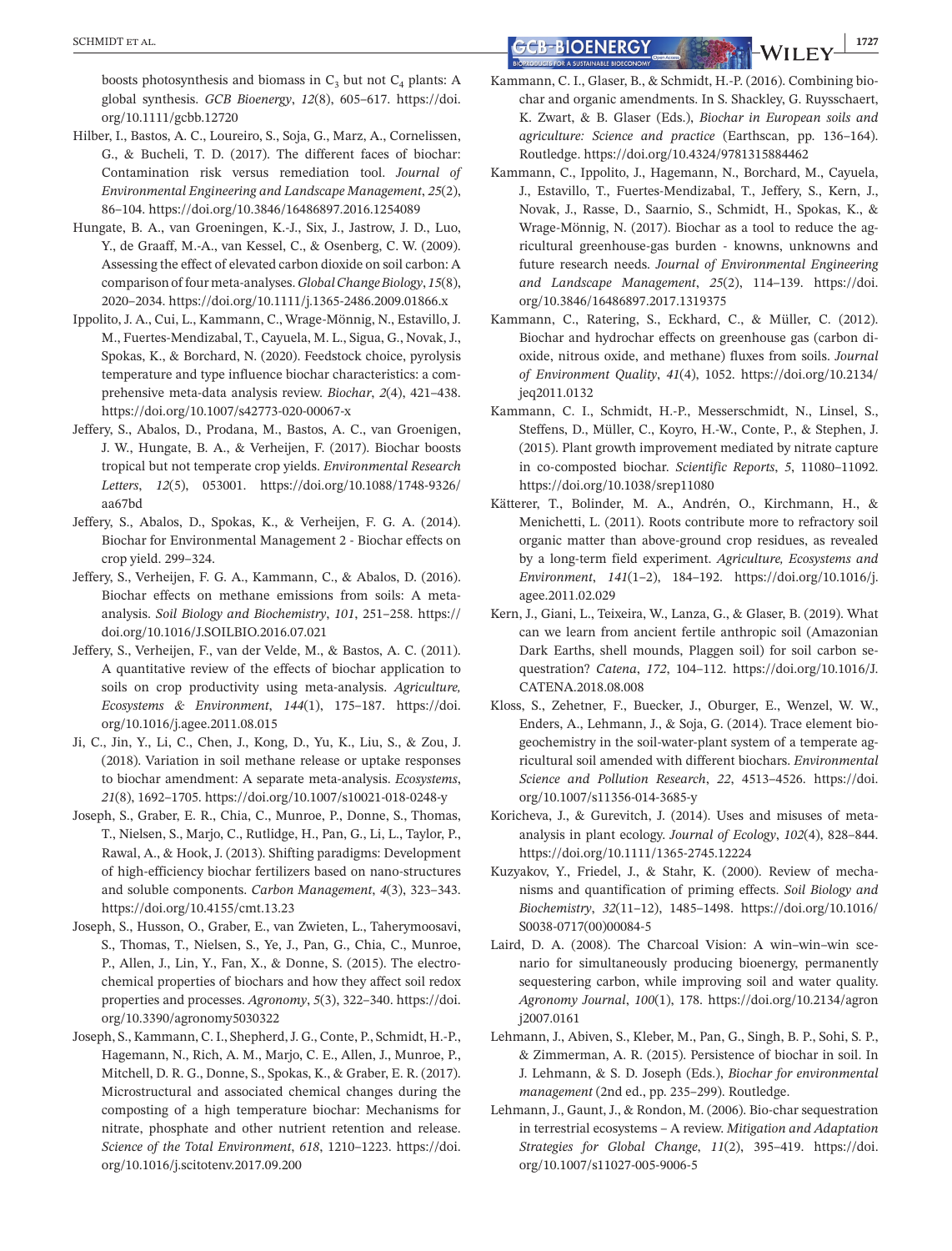**1728 COLLEX COLLEGE BIOENERGY** *COLLEGE AL.* 

- Lehmann, J., Hansel, C. M., Kaiser, C., Kleber, M., Maher, K., Manzoni, S., Nunan, N., Reichstein, M., Schimel, J. P., Torn, M. S., Wieder, W. R., & Kögel-Knabner, I. (2020). Persistence of soil organic carbon caused by functional complexity. *Nature Geoscience*, *13*(8), 529–534. [https://doi.org/10.1038/s4156](https://doi.org/10.1038/s41561-020-0612-3) [1-020-0612-3](https://doi.org/10.1038/s41561-020-0612-3)
- Lehmann, J., & Joseph, S. (2009). *Biochar for environmental management: Science and technology*. Earthscan.
- Leifeld, J., Alewell, C., Bader, C., Krüger, J. P., Mueller, C. W., Sommer, M., Steffens, M., & Szidat, S. (2018). Pyrogenic carbon contributes substantially to carbon storage in intact and degraded northern peatlands. *Land Degradation & Development*, *29*(7), 2082–2091.<https://doi.org/10.1002/ldr.2812>
- Leng, R. A., Preston, T. R., & Inthapanya, S. (2013). Biochar reduces enteric methane and improves growth and feed conversion in local " Yellow " cattle fed cassava root chips and fresh cassava foliage. *LRR*, *24*(11), 2–7. [http://www.lrrd.org/lrrd24/6/sang2](http://www.lrrd.org/lrrd24/6/sang24103.htm) [4103.htm](http://www.lrrd.org/lrrd24/6/sang24103.htm).
- Li, X., Wang, T., Chang, S. X., Jiang, X., & Song, Y. (2020). Biochar increases soil microbial biomass but has variable effects on microbial diversity: A meta-analysis. *Science of the Total Environment*, *749*, 141593. [https://doi.org/10.1016/J.SCITO](https://doi.org/10.1016/J.SCITOTENV.2020.141593) [TENV.2020.141593](https://doi.org/10.1016/J.SCITOTENV.2020.141593)
- Liang, J.-F., Li, Q.-W., Gao, J.-Q., Feng, J.-G., Zhang, X.-Y., Wu, Y.- Q., & Yu, F.-H. (2021). Biochar rhizosphere addition promoted Phragmites australis growth and changed soil properties in the Yellow River Delta. *Science of the Total Environment*, *761*, 143291. <https://doi.org/10.1016/J.SCITOTENV.2020.143291>
- Lin, L., & Chu, H. (2018). Quantifying publication bias in metaanalysis. *Biometrics*, *74*(3), 785–794. [https://doi.org/10.1111/](https://doi.org/10.1111/biom.12817) [biom.12817](https://doi.org/10.1111/biom.12817)
- Liu, Q., Liu, B., Zhang, Y., Hu, T., Lin, Z., Liu, G., Wang, X., Ma, J., Wang, H., Jin, H., Ambus, P., Amonette, J. E., & Xie, Z. (2019). Biochar application as a tool to decrease soil nitrogen losses (NH  $_3$  volatilization, N  $_2$  O emissions, and N leaching) from croplands: Options and mitigation strength in a global perspective. *Global Change Biology*, *25*(6), 2077–2093. [https://doi.](https://doi.org/10.1111/gcb.14613) [org/10.1111/gcb.14613](https://doi.org/10.1111/gcb.14613)
- Liu, Q., Zhang, Y., Liu, B., Amonette, J. E., Lin, Z., Liu, G., Ambus, P., & Xie, Z. (2018). How does biochar influence soil N cycle? A meta-analysis. *Plant and Soil*, *426*(1–2), 211–225. [https://doi.](https://doi.org/10.1007/s11104-018-3619-4) [org/10.1007/s11104-018-3619-4](https://doi.org/10.1007/s11104-018-3619-4)
- Liu, Z., Dugan, B., Masiello, C. A., Barnes, R. T., Gallagher, M. E., & Gonnermann, H. (2016). Impacts of biochar concentration and particle size on hydraulic conductivity and DOC leaching of biochar-sand mixtures. *Journal of Hydrology*, *533*, 461–472. <https://doi.org/10.1016/j.jhydrol.2015.12.007>
- Makoto, K., Tamai, Y., Kim, Y. S., & Koike, T. (2010). Buried charcoal layer and ectomycorrhizae cooperatively promote the growth of Larix gmelinii seedlings. *Plant and Soil*, *327*(1), 143–152. <https://doi.org/10.1007/s11104-009-0040-z>
- Nguyen, T. T. N., Xu, C.-Y., Tahmasbian, I., Che, R., Xu, Z., Zhou, X., Wallace, H. M., & Bai, S. H. (2017). Effects of biochar on soil available inorganic nitrogen: A review and meta-analysis. *Geoderma*, *288*, 79–96. [https://doi.org/10.1016/J.GEODE](https://doi.org/10.1016/J.GEODERMA.2016.11.004) [RMA.2016.11.004](https://doi.org/10.1016/J.GEODERMA.2016.11.004)
- Ogawa, M., & Okimori, Y. (2010). Pioneering works in biochar research, Japan. *Australian Journal of Soil Research*, *48*(7), 489. <https://doi.org/10.1071/SR10006>
- Omara, P., Aula, L., Oyebiyi, F. B., Eickho, E. M., Carpenter, J., & Raun, W. R. (2020). Biochar application in combination with inorganic nitrogen improves maize grain yield, nitrogen uptake, and use efficiency in temperate soils. *Agronomy*, *10*(9), 1241. <https://doi.org/10.3390/agronomy10091241>
- Omondi, M. O., Xia, X., Nahayo, A., Liu, X., Korai, P. K., & Pan, G. (2016). Quantification of biochar effects on soil hydrological properties using meta-analysis of literature data. *Geoderma*, *274*, 28–34.<https://doi.org/10.1016/J.GEODERMA.2016.03.029>
- Paneque, M., De la Rosa, J. M., Franco-Navarro, J. D., Colmenero-Flores, J. M., & Knicker, H. (2016). Effect of biochar amendment on morphology, productivity and water relations of sunflower plants under non-irrigation conditions. *Catena*, *147*, 280–287.<https://doi.org/10.1016/J.CATENA.2016.07.037>
- Pazzagli, P. T., Weiner, J., & Liu, F. (2016). Effects of CO2 elevation and irrigation regimes on leaf gas exchange, plant water relations, and water use efficiency of two tomato cultivars. *Agricultural Water Management*, *169*, 26–33. [https://doi.](https://doi.org/10.1016/J.AGWAT.2016.02.015) [org/10.1016/J.AGWAT.2016.02.015](https://doi.org/10.1016/J.AGWAT.2016.02.015)
- Peng, X., Deng, Y., Peng, Y., & Yue, K. (2018). Effects of biochar addition on toxic element concentrations in plants: A meta-analysis. *Science of the Total Environment*, *616–617*, 970–977. [https://doi.](https://doi.org/10.1016/J.SCITOTENV.2017.10.222) [org/10.1016/J.SCITOTENV.2017.10.222](https://doi.org/10.1016/J.SCITOTENV.2017.10.222)
- Philibert, A., Loyce, C., & Makowski, D. (2012). Assessment of the quality of meta-analysis in agronomy. *Agriculture, Ecosystems & Environment*, *148*, 72–82. [https://doi.org/10.1016/J.](https://doi.org/10.1016/J.AGEE.2011.12.003) [AGEE.2011.12.003](https://doi.org/10.1016/J.AGEE.2011.12.003)
- Pokharel, P., Ma, Z., & Chang, S. X. (2020). Biochar increases soil microbial biomass with changes in extra- and intracellular enzyme activities: A global meta-analysis. *Biochar*, *2*(1), 65–79. <https://doi.org/10.1007/s42773-020-00039-1>
- Prost, K., Borchard, N., Siemens, J., Kautz, T., Séquaris, J., Möller, A., & Amelung, W. (2012). Biochar affected by composting with farmyard manure. *Journal of Environmental Quality*, *42*(1), 164–172.<https://doi.org/10.2134/jeq2012.0064>
- Rajapaksha, A. U., Chen, S. S., Tsang, D. C. W., Zhang, M., Vithanage, M., Mandal, S., Gao, B., Bolan, N. S., & Sik, Y. (2016). Engineered / designer biochar for contaminant removal / immobilization from soil and water : Potential and implication of biochar modification. *Chemosphere*, *148*, 276–291. [https://doi.org/10.1016/j.](https://doi.org/10.1016/j.chemosphere.2016.01.043) [chemosphere.2016.01.043](https://doi.org/10.1016/j.chemosphere.2016.01.043)
- Ramtahal, G., Umaharan, P., Hanuman, A., Davis, C., & Ali, L. (2019). The effectiveness of soil amendments, biochar and lime, in mitigating cadmium bioaccumulation in Theobroma cacao L. *Science of the Total Environment*, *693*, 133563. [https://](https://doi.org/10.1016/j.scitotenv.2019.07.369) [doi.org/10.1016/j.scitotenv.2019.07.369](https://doi.org/10.1016/j.scitotenv.2019.07.369)
- Rasse, D. P., Rumpel, C., & Dignac, M. F. (2005). Is soil carbon mostly root carbon? Mechanisms for a specific stabilisation. *Plant and Soil*, *269*(1–2), 341–356. [https://doi.org/10.1007/](https://doi.org/10.1007/s11104-004-0907-y) [s11104-004-0907-y](https://doi.org/10.1007/s11104-004-0907-y)
- Razzaghi, F., Obour, P. B., & Arthur, E. (2020). Does biochar improve soil water retention? A Systematic Review and meta-analysis. *Geoderma*, *361*, 114055. [https://doi.org/10.1016/J.GEODE](https://doi.org/10.1016/J.GEODERMA.2019.114055) [RMA.2019.114055](https://doi.org/10.1016/J.GEODERMA.2019.114055)
- Reisser, M., Purves, R. S., Schmidt, M. W. I., & Abiven, S. (2016). Pyrogenic carbon in soils: A literature-based inventory and a global estimation of its content in soil organic carbon and stocks. *Frontiers in Earth Science*, *4*(August), 1–14. [https://doi.](https://doi.org/10.3389/feart.2016.00080) [org/10.3389/feart.2016.00080](https://doi.org/10.3389/feart.2016.00080)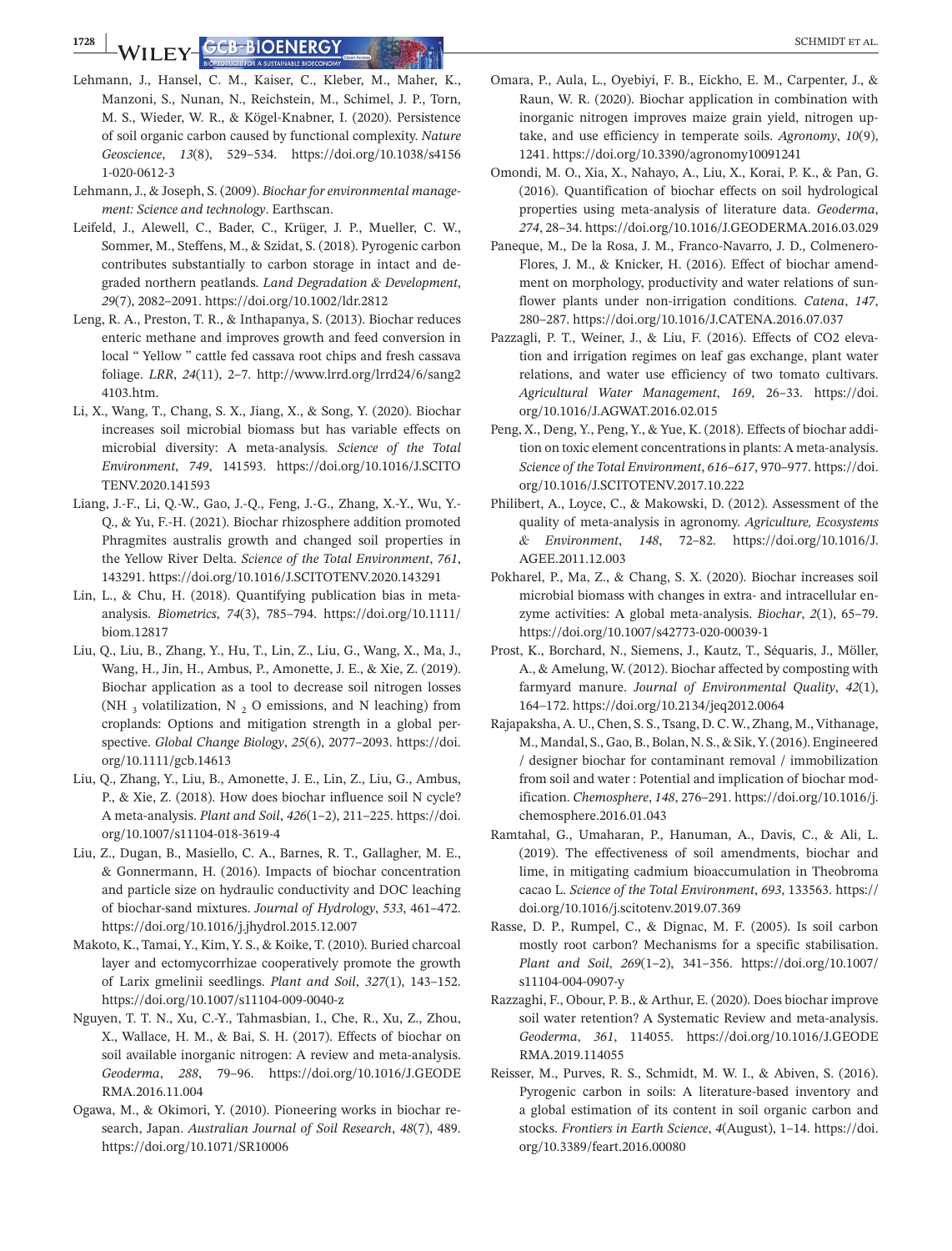- Rubin, R. L., Anderson, T. R., & Ballantine, K. A. (2020). Biochar simultaneously reduces nutrient leaching and greenhouse gas emissions in restored wetland soils. *Wetlands*, *40*(6), 1981– 1991. <https://doi.org/10.1007/s13157-020-01380-8>
- Sanchez-Monedero, M. A., Cayuela, M. L., Roig, A., Jindo, K., Mondini, C., & Bolan, N. (2018). Role of biochar as an additive in organic waste composting. *Bioresource Technology*, *247*, 1155–1164. <https://doi.org/10.1016/j.biortech.2017.09.193>
- Schmidt, H.-P., Anca-Couce, A., Hagemann, N., Werner, C., Gerten, D., Lucht, W., & Kammann, C. (2019). Pyrogenic carbon capture and storage. *GCB Bioenergy*, *11*(4), 573–591. [https://doi.](https://doi.org/10.1111/gcbb.12553) [org/10.1111/gcbb.12553](https://doi.org/10.1111/gcbb.12553)
- Schmidt, H.-P., Hagemann, N., Draper, K., & Kammann, C. (2019). The use of biochar in animal feeding. *PeerJ*, *7*, e7373. [https://](https://doi.org/10.7717/peerj.7373) [doi.org/10.7717/peerj.7373](https://doi.org/10.7717/peerj.7373)
- Schmidt, H.-P., Pandit, B. H., Cornelissen, G., & Kammann, C. I. (2017). Biochar-based fertilization with liquid nutrient enrichment: 21 field trials covering 13 crop species in Nepal. *Land Degradation and Development*, *28*(8), 2324–2342. [https://doi.](https://doi.org/10.1002/ldr.2761) [org/10.1002/ldr.2761](https://doi.org/10.1002/ldr.2761)
- Schmidt, H. P., Pandit, B., Cornelissen, G., & Kammann, C. I. (2017). Biochar-based fertilization with liquid nutrient enrichment: 21 field trials covering 13 crop species in Nepal. *Land Degradation & Development*, *28*(8), 2324–2342.<https://doi.org/10.1002/ldr.2761>
- Schmidt, H.-P., Pandit, B., Martinsen, V., Cornelissen, G., Conte, P., & Kammann, C. (2015). Fourfold increase in pumpkin yield in response to low-dosage root zone application of urineenhanced biochar to a fertile tropical soil. *Agriculture*, *5*(3), 723–741.<https://doi.org/10.3390/agriculture5030723>
- Sha, Z., Li, Q., Lv, T., Misselbrook, T., & Liu, X. (2019). Response of ammonia volatilization to biochar addition: A meta-analysis. *Science of the Total Environment*, *655*, 1387–1396. [https://doi.](https://doi.org/10.1016/J.SCITOTENV.2018.11.316) [org/10.1016/J.SCITOTENV.2018.11.316](https://doi.org/10.1016/J.SCITOTENV.2018.11.316)
- Shi, W., Ju, Y., Bian, R., Li, L., Joseph, S., Mitchell, D. R. G., Munroe, P., Taherymoosavi, S., & Pan, G. (2020). Biochar bound urea boosts plant growth and reduces nitrogen leaching. *Science of the Total Environment*, *701*, 134424. [https://doi.org/10.1016/J.](https://doi.org/10.1016/J.SCITOTENV.2019.134424) [SCITOTENV.2019.134424](https://doi.org/10.1016/J.SCITOTENV.2019.134424)
- Sigmund, G., Hüffer, T., Hofmann, T., & Kah, M. (2017). Biochar total surface area and total pore volume determined by N2 and CO2 physisorption are strongly influenced by degassing temperature. *Science of the Total Environment*, *580*, 770–775. <https://doi.org/10.1016/J.SCITOTENV.2016.12.023>
- Smith, P., Adams, J., Beerling, D. J., Beringer, T., Calvin, K. V., Fuss, S., Griscom, B., Hagemann, N., Kammann, C., Kraxner, F., Minx, J. C., Popp, A., Renforth, P., Vicente Vicente, J. L., & Keesstra, S. (2019). Impacts of land-based greenhouse gas removal options on ecosystem services and the united nations sustainable development goals. *Annual Review of Environment and Resources*, *44*(1), annurev-environ-101718-033129. [https://](https://doi.org/10.1146/annurev-environ-101718-033129) [doi.org/10.1146/annurev-environ-101718-033129](https://doi.org/10.1146/annurev-environ-101718-033129)
- Solomon, D., Lehmann, J., Fraser, J. A., Leach, M., Amanor, K., Frausin, V., Kristiansen, S. M., Millimouno, D., & Fairhead, J. (2016). Indigenous African soil enrichment as a climate-smart sustainable agriculture alternative. *Frontiers in Ecology and the Environment*, *14*(2), 71–76. <https://doi.org/10.1002/fee.1226>
- Sombroek, W. (1966). *Amazon soils. A reconnaissance of the soils of the Brazilian Amazon region*. Verslagen.
- Steiner, C., Das, K. C., Melear, N., & Lakly, D. (2010). Reducing nitrogen loss during poultry litter composting using biochar. *Journal*

*of Environment Quality*, *39*(4), 1236. [https://doi.org/10.2134/](https://doi.org/10.2134/jeq2009.0337) ieg2009.0337

- Steiner, C., Glaser, B., Geraldes Teixeira, W., Lehmann, J., Blum, W. E. H., & Zech, W. (2008). Nitrogen retention and plant uptake on a highly weathered central Amazonian Ferralsol amended with compost and charcoal. *Journal of Plant Nutrition and Soil Science*, *171*(6), 893–899.<https://doi.org/10.1002/jpln.200625199>
- Tang, J., Zhu, W., Kookana, R., & Katayama, A. (2013). Characteristics of biochar and its application in remediation of contaminated soil. *Journal of Bioscience and Bioengineering*, *116*(6), 653–659. <https://doi.org/10.1016/j.jbiosc.2013.05.035>
- Thomas, S. C., & Gale, N. (2015). Biochar and forest restoration: A review and meta-analysis of tree growth responses. *New Forests*, *46*(5–6), 931–946.<https://doi.org/10.1007/s11056-015-9491-7>
- Verhoeven, E., Pereira, E., Decock, C., Suddick, E., Angst, T., & Six, J. (2017). Toward a better assessment of biochar-nitrous oxide mitigation potential at the field scale. *Journal of Environmental Quality*, *46*(2), 237–246. [https://doi.org/10.2134/jeq20](https://doi.org/10.2134/jeq2016.10.0396) [16.10.0396](https://doi.org/10.2134/jeq2016.10.0396)
- Vithanage, M., Herath, I., Joseph, S., Bundschuh, J., Bolan, N., Ok, Y. S., Kirkham, M. B., & Rinklebe, J. (2017). Interaction of arsenic with biochar in soil and water: A critical review. *Carbon*, *113*, 219–230.<https://doi.org/10.1016/J.CARBON.2016.11.032>
- von Liebig, J. (1878). *Chemische Briefe*. Verlag Wintersche.
- Wang, H., Lee, S. J., Olarte, M. V., & Zacher, A. H. (2016). Bio-oil stabilization by hydrogenation over reduced metal catalysts at low temperatures. *ACS Sustainable Chemistry and Engineering*, *4*(10), 5533–5545.<https://doi.org/10.1021/acssuschemeng.6b01270>
- Wang, J., Xiong, Z., & Kuzyakov, Y. (2016). Biochar stability in soil: meta-analysis of decomposition and priming effects. *GCB Bioenergy*, *8*(3), 512–523.<https://doi.org/10.1111/gcbb.12266>
- Wang, T., Camps-Arbestain, M., Hedley, M., & Bishop, P. (2012). Predicting phosphorus bioavailability from high-ash biochars. *Plant and Soil*, *357*(1–2), 173–187. [https://doi.org/10.1007/](https://doi.org/10.1007/s11104-012-1131-9) [s11104-012-1131-9](https://doi.org/10.1007/s11104-012-1131-9)
- Wardle, D. A., Nilsson, M., & Zackrisson, O. (2008). Fire-derived charcoal causes loss of forest humus. *Science (New York, N.Y.)*, *320*, 629.<https://doi.org/10.1126/science.1154960>
- Weng, Z. H., Van Zwieten, L., Singh, B. P., Tavakkoli, E., Joseph, S., Macdonald, L. M., Rose, T. J., Rose, M. T., Kimber, S. W. L., Morris, S., Cozzolino, D., Araujo, J. R., Archanjo, B. S., & Cowie, A. (2017). Biochar built soil carbon over a decade by stabilizing rhizodeposits. *Nature Climate Change*, *7*(April), 371– 376. <https://doi.org/10.1038/nclimate3276>
- Werner, C., Schmidt, H.-P., Gerten, D., Lucht, W., & Kammann, C. (2018). Biogeochemical potential of biomass pyrolysis systems for limiting global warming to 1.5 °c. *Environmental Research Letters*, *13*(4), 044036–044050.<https://doi.org/10.1088/1748-9326/aabb0e>
- Whitman, T., & Lehmann, J. (2015). A dual-isotope approach to allow conclusive partitioning between three sources. *Nature Communications*, *6*, 8708. <https://doi.org/10.1038/ncomms9708>
- Whittaker, R. J. (2010). Meta-analyses and mega-mistakes: calling time on meta-analysis of the species richness–productivity relationship. *Ecology*, *91*(9), 2522–2533. [https://doi.](https://doi.org/10.1890/08-0968.1) [org/10.1890/08-0968.1](https://doi.org/10.1890/08-0968.1)
- Wiedner, K., & Glaser, B. (2015). Traditional use of biochar. In J. Lehmann, & S. Joseph (Eds.), *BIochar for environmental management - science and technology*, 2nd ed (pp. 15–38) Routledge.
- Wiedner, K., Schneeweiß, J., Dippold, M. A., & Glaser, B. (2015). Anthropogenic Dark Earth in Northern Germany — The